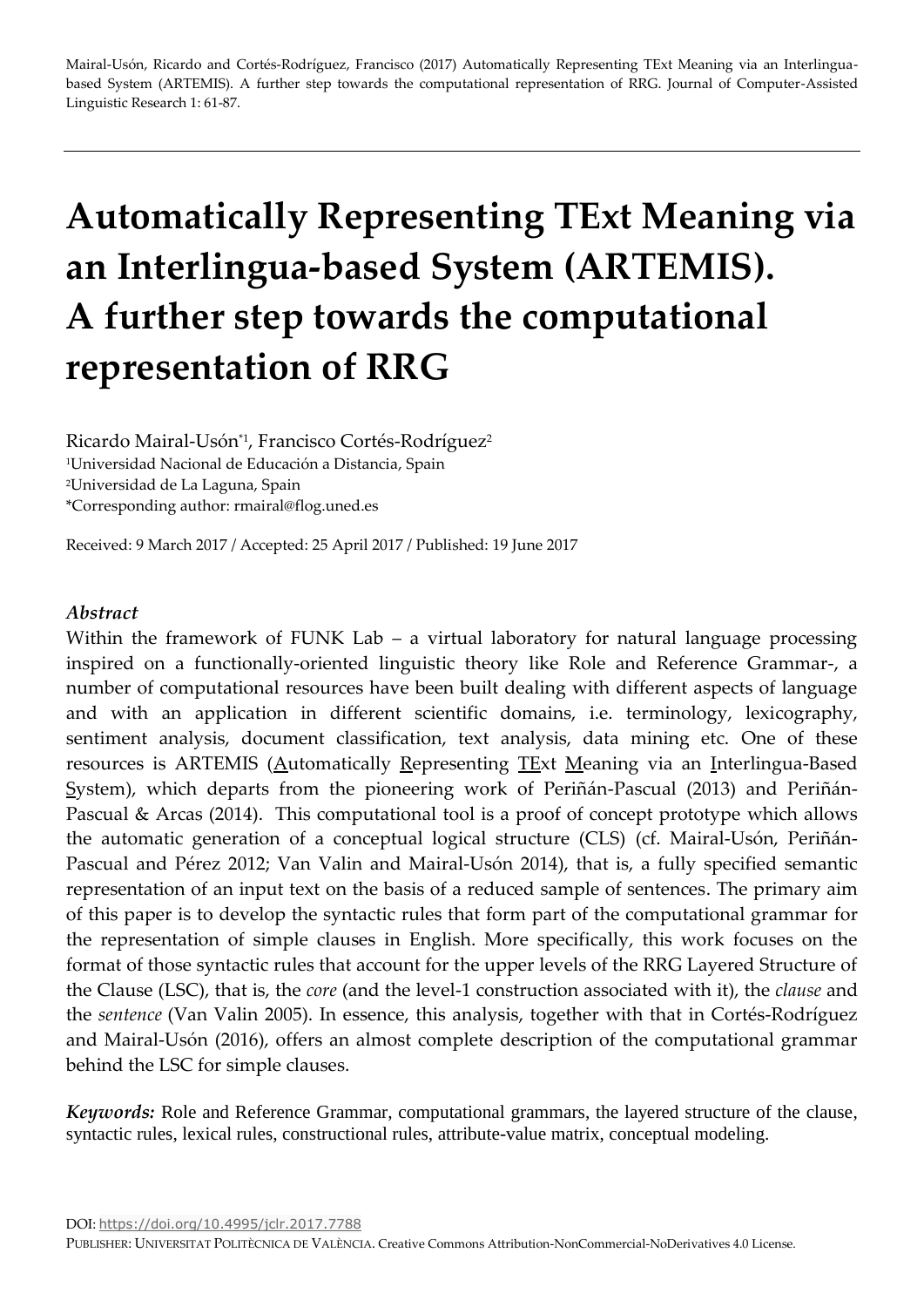## 1. INTRODUCTION

 $\overline{a}$ 

Our latest research has been mainly concerned with the development of a natural language processing laboratory using tools developed within the framework of Role and Reference Grammar (RRG), a functional linguistic paradigm with a strong typological adequacy (Van Valin 2005; 2008; Mairal-Usón et al. 2012; etc.) <sup>1</sup> . As a result, a number of computational resources have been built with a focus on different domains:

- 1. Navigator: this tool allows the user to retrieve data from the lexical entries in the English Lexicon (e.g. morphosyntactic, pragmatic and collocational information) and from the conceptual entries in the Core Ontology (e.g. thematic frame, meaning postulate, etc), as developed within the framework of the FunGramKB Project. This resource allows the user to nativage through the linguistic (the English lexicon) and the conceptual levels (the ontology).
- 2. **R**ec**O**gnizi**N**g **D**omains with I**A**TE (RONDA): this tool is used to categorize a text or a collection of documents in different specialized domains as specified in the IATE database.
- 3. **CA**tegory- and **S**entiment-based **P**roblem Find**ER** (CASPER): this resource analyses micro-texts (e.g. tweets) for the automatic detection of user-defined problems by following a symbolic approach to topic categorization and sentiment analysis.
- 4. **DA**ta **MI**ning **EN**countered (DAMIEN): it is a workbench that allows researchers to do text analytics by integrating corpus-based processing with statistical analysis and machine-learning models for data mining tasks.
- 5. **D**iscovering and **Ex**tracting **TER**minology (DEXTER): this tool has been developed as an online multilingual workbench which is provided with a suite of tools for (a) the compilation and management of small -and medium- sized corpora, (b) the indexation and retrieval of documents, (c) the elaboration of queries by means of regular expressions, (d) the exploration of the corpus, and (e) the identification and extraction of term candidates (i.e. unigrams, bigrams and trigrams) (Periñán-Pascual 2015).
- 6. **A**utomatically **R**epresenting **Te**xt **M**eaning via an **I**nterlingua-based **S**ystem (ARTEMIS): this computational resource is currently a proof-of-concept laboratory which allows the automatic generation of a conceptual logical structure (CLS), that is, a fully specified semantic representation of an input text, on the basis of a reduced sample of sentences (cf. Periñán 2013; Cortés-Rodríguez and Mairal-Usón 2016; Fumero Pérez and Díaz Galán 2017; Martín Díaz 2017).

This paper is concerned with this latter resource and is thought to offer a further step in the computational implementation of the RRG Layered Structure of the Clause (LSC). Although the computational adequacy of RRG has not been a major focus, recently there have been some

<sup>1</sup> For further references, see the RRG website: http://www.acsu.buffalo.edu/~rrgpage/rrg.html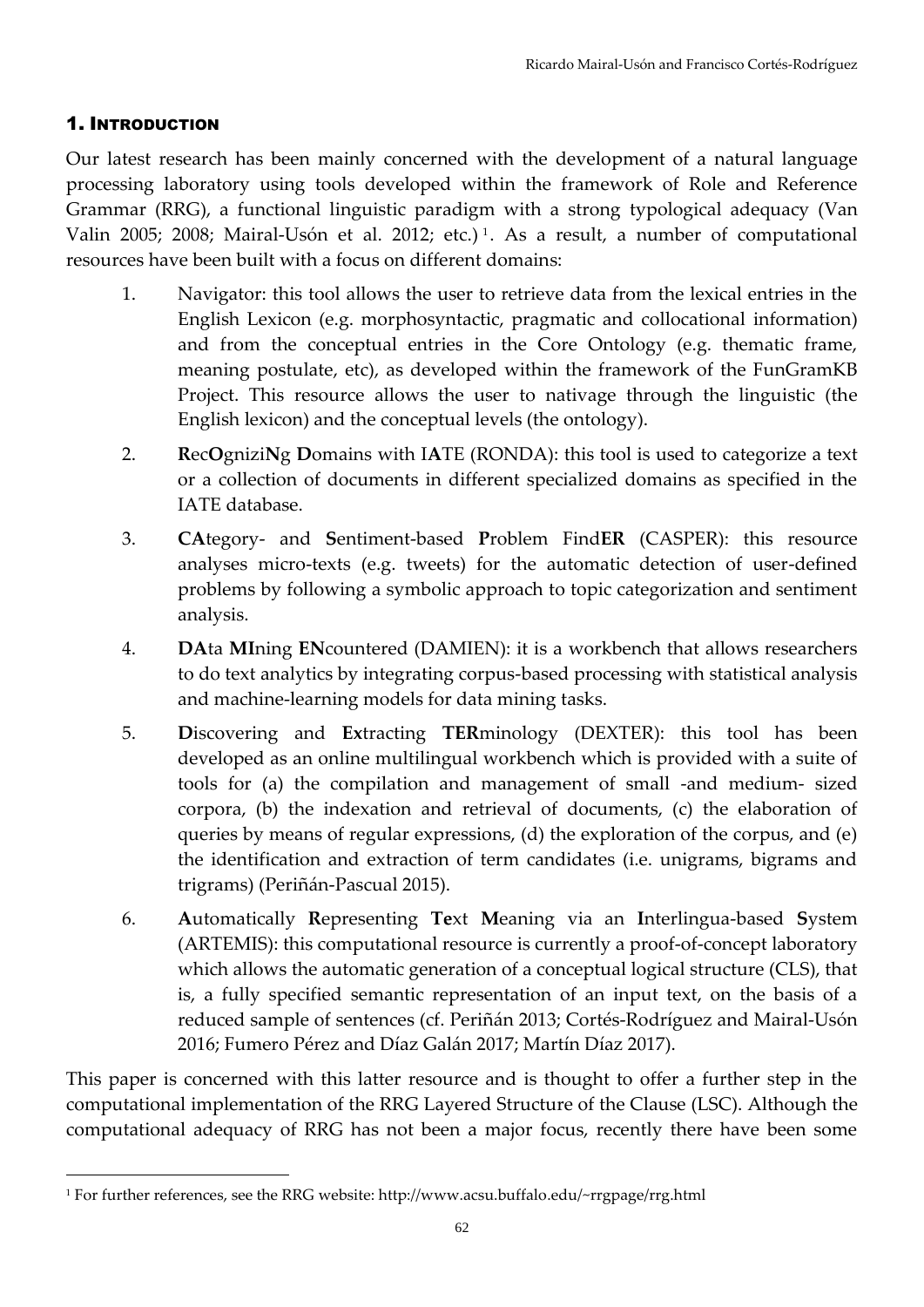papers providing different venues: Guest (2009) worked on the syntactic parser and provides a tool to visualize RRG structures; Nolan and Salem (2011), Salem et al. (2008) developed a first computational translation engine (Arabic-English); Nolan and Periñán (2014) edited a volume containing a number of different proposals on the computational adequacy of RRG. Following this line, within the context of ARTEMIS a number of relevant works have been published: Cortés (2016) deals with the formal representation of RPs; Galán and Fumero (2016) reinterpet *do auxiliary* in terms of computational rules; Cortés-Rodríguez and Mairal-Usón (2016) provide the first formal representation of the RRG LSC by offering a computational representation of the following layers: predicate and nucleus.

Within this context, our primary aim in this paper is to complete the computational representation for the LSC by designing the computational syntactic rules that represent the upper layers in the LSC: the core node, the level-1 construction node<sup>2</sup>, the clause and the sentence. Hence, the organization of this papers goes as follows: Section 2 deals with the architecture of the ARTEMIS engine and zooms in on the Grammar Development Environment (GDE), where lexical, constructional and syntactic rules are stored. Sections 3 discusses the methodological repercussions that a computational move like ARTEMIS brings to the actual configuration of RRG and the LSC in particular. Section 4 presents the format of the syntactic rules for the *level-1 construction* node, the core, the clause and the sentence. Finally, section 5 offers a few concluding remarks.

## 2. ARTEMIS

 $\overline{a}$ 

As part of the FUNK Lab project, Periñán (2014) and Periñán and Arcas (2013) first developed the architecture of ARTEMIS with the primary aim of having a resource with the potential to convert a natural language fragment (a text) into its morphosyntactic form and subsequently to its underlying semantic structure. This semantic output, called CLS, constitutes a major step for a number of different projects dealing with information retrieval, question-answering systems, automatic textual annotation, etc. where access to a comprehensive semantic decription is vital. As a matter of fact, this is a leading topic in today's most challenging research in natural language processing. However, it is also certain that such a linguistically-oriented approach like ARTEMIS is excepctional provided the prominent role of stochastic approaches based on very powerful algorithms which are, in turn, the result of controlled machine learning procedures. Hence, ARTEMIS is a linguistically grounded computational resource and makes use of those linguistic analytical tools which offer robust explanations to complex issues (e.g. the syntaxsemantics interface, the non-proposional dimension of meaning -or non-coded meaning-, constructional meaning, cognitive operations, etc). There are two linguistic models which are particularly influential: RRG and the Lexical Constructional Model (LCM), a usage-based, comprehensive theory of meaning construction that aims to give explanations of how all aspects of meaning, including those that go beyond so-called core-grammar (e.g. traditional implicature, illocutionary force, and discourse coherence) interact among one another (Mairal-Usón and Ruiz de Mendoza 2008; see also Ruiz de Mendoza and Mairal-Usón 2008; 2011; Mairal-Usón

<sup>2</sup> Note that this node does not form part of the original proposal of the LSC but was first proposed in Periñán (2013) (cf. below).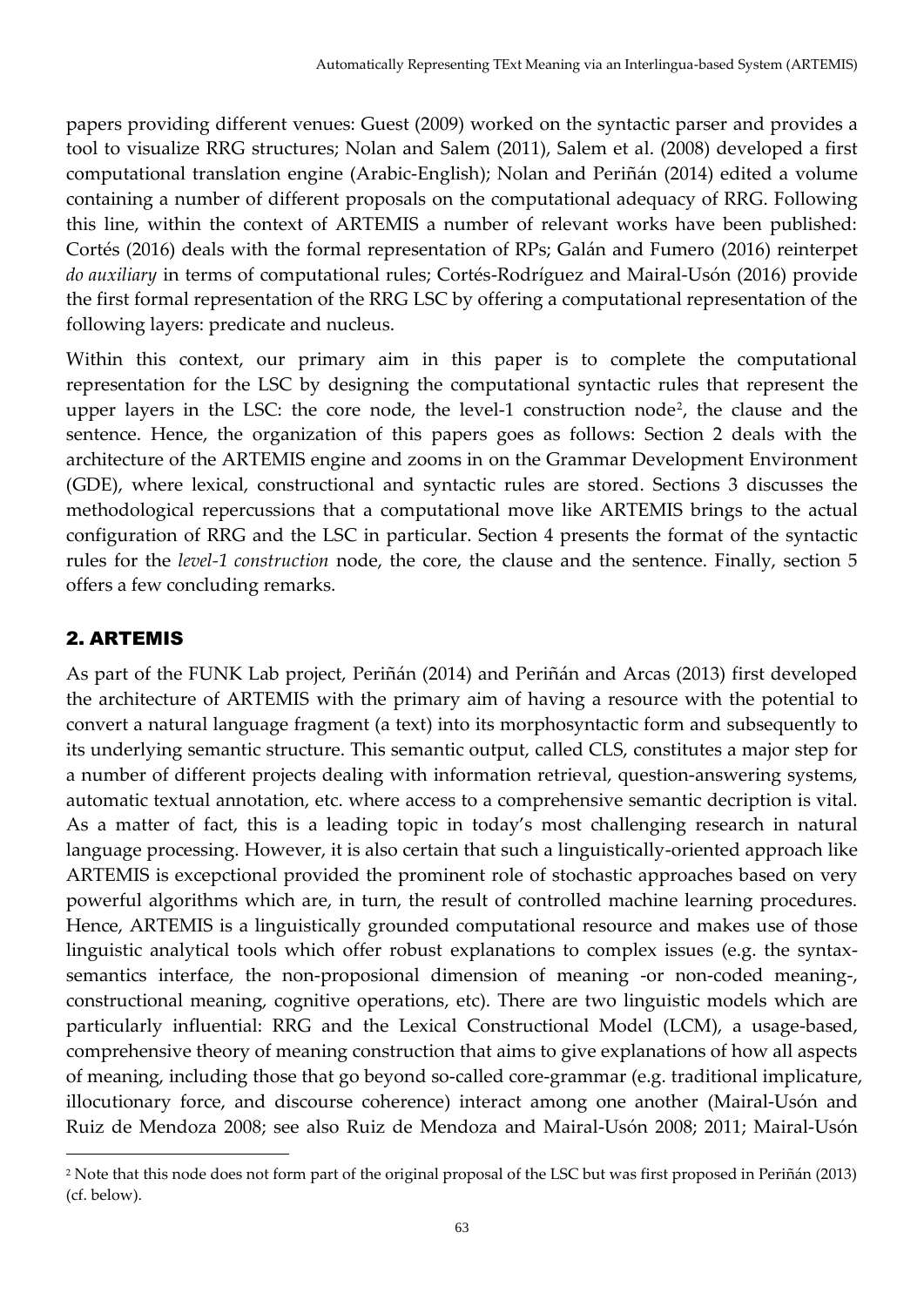and Ruiz de Mendoza 2008; Ruiz de Mendoza and Galera 2014) (cf. section 3 for the specific linguistic tools that ARTEMIS makes use of).

There are three main modules in ARTEMIS: the Grammar Development Environment (GDE), the CLS constructor, and the COREL-Scheme Builder. While the primary focus of the GDE is to provide a morphosyntactic representation of an input text, that is, a parsed tree, the last two modules are concerned with deriving the semantic representation of the same input text. In so doing, these two modules retrieve information from FunGramKB, the multilanguage knowledge base that supports the application, and the reasoner engine which is being developed. Thus, the GDE is a computational grammar which includes those grammatical rules necessary for the morphosyntactic parsing of a text. Here is a UML diagram representing the interaction of the following three modules (cf. Periñán-Pascual & Arcas 2014, 178):



FIGURE 1. THE ARTEMIS ENGINE

The process begins with an initial phase of tokenization which splits the text into sentences and the sentences into word tokens, which are, in turn, stored in terms of Attribute-Value Matrices (AVMs). The output of this first phase serves as input for the Build Grammar Module, the GDE, where syntactic, constructional and lexical rules operate with the aim of generating a morphosyntactic representation. Next, a tree refinement process is intended to relocate, if necessary, some tree nodes and to filter out some node attributes. Finally, the last phase is concerned with the extraction of those semantic properties that are relevant for the generation of the CLS.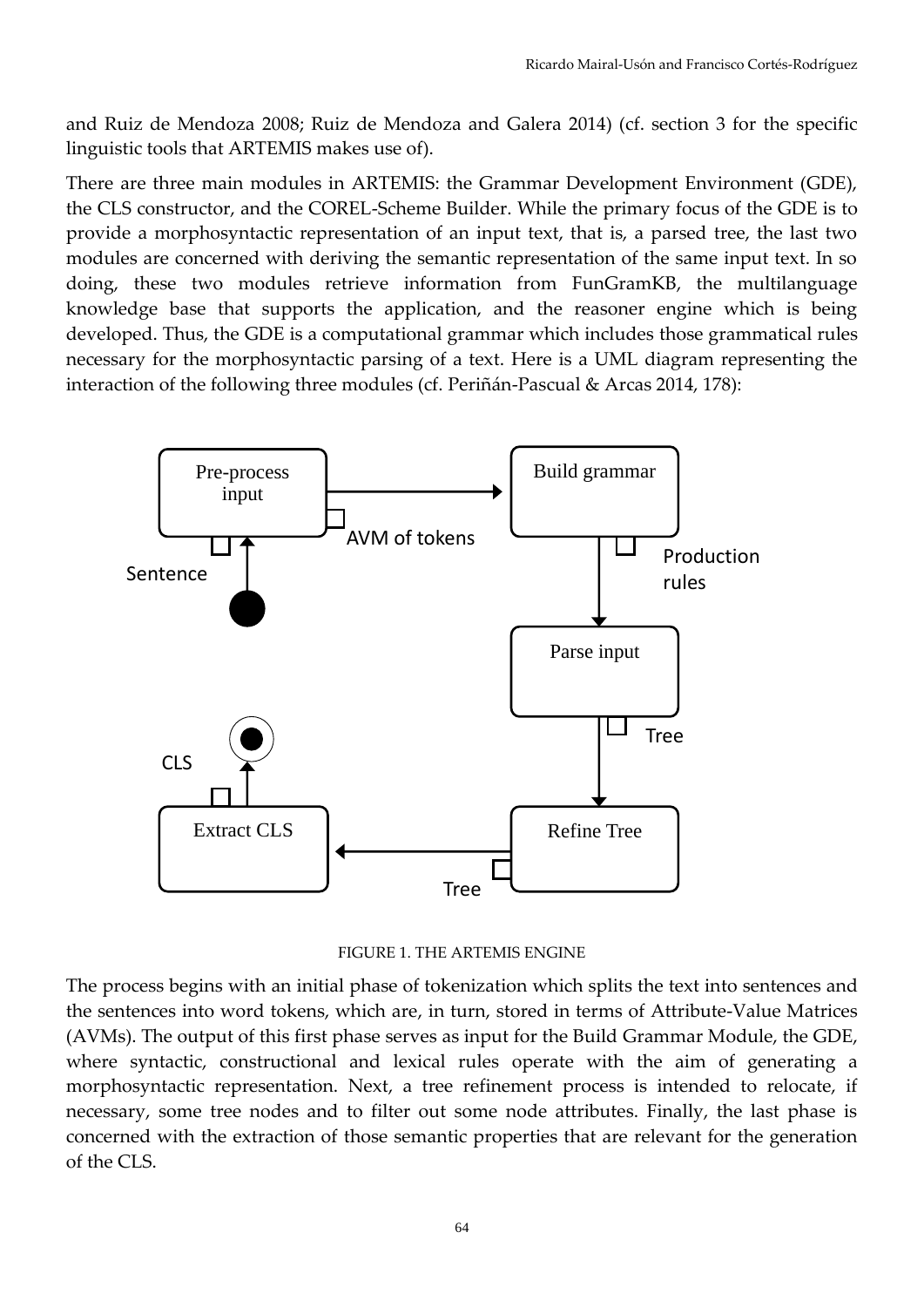The focus of this paper, and the work of a linguist, rests upon the GDE. It is fundamental to design the rules for the computational grammar which will diagnose the morphosyntactic encoding of an input text. In connection with this, there are three types of rules:

- 1. Lexical rules describe the morphosyntactic properties of function words while content words are assigned the linguistic information represented in the FungramKB lexicon which, as explained in Mairal-Usón et al. (2012), is connected to ontology. Although this is beyond the scope of this paper, it is important to note that each lexical entry is connected to a conceptual unit in the ontology and consequently the information coded in the entry goes beyond those aspects that are grammatically relevant.
- 2. Constructional rules account for the morphosemantic properties of constructional templates as discussed in Construction Grammar (cf. Goldberg 2006) and the FunGramKB grammaticon (Van Valin and Mairal-Usón 2014; Mairal-Usón and Periñán-Pascual 2016; Mairal-Usón 2017). Recall that the grammaticon stores four types of constructional templates following the distinctions in the LCM: (i) level 1 deals with argument-structure constructions (e.g. *He hammered the metal flat*), (ii) level 2 is concerned with implicational constructions (e.g. *Do I look like I'm happy?*); (iii) level 3 addresses illocutionary configurations (e.g. *Can you pay attention to what I'm saying?*); (iv) and level 4 focuses on discourse constructions (e.g. *He is one of the most attractive, not to mention intelligent, men I know*).
- 3. Syntactic rules consists of a set of rules that represent the internal constituency of each node in the LSC and a library of AVMs for grammatical units.

While lexical and constructional rules are constructed automatically, syntactic rules are built manually. Given that Cortés-Rodríguez and Mairal-Usón (2016) have already described the syntactic rules for PRED and NUC, we are now concerned with the format of the syntactic rules for the three upper nodes in the LSC: the core (plus the level-1 construction node), the clause and the sentence. In so doing, we will deal with the actual design of the syntactic rules expressing the combinatorial properties of a grammatical category together with the set of AVMs necessary to represent the grammatical features associated to each category.

It is certain that the format of syntactic rules might result too complex and awkard since operators, as conceived in RRG, form part of the GDE and must be accounted for inside a syntactic rule (cf. below). This means that, unlike RRG, ARTEMIS includes only one projection and therefore the GDE consists of feature-based production rules subject to the linearity of constituents, since parsing – following Earley's algorithm - proceeds in a bottom-up fashion complemented with top-down predictions. In connection with this, Periñán-Pascual and Arcas (2014, 182) affirm:

…the psychologically-plausible behavior of the parser lies in the fact that it is: a. an incremental left-corner parser, where each successive word being encountered is incorporated into a larger structure by combining bottom-up processing with top-down predictions, and b. a parallel parser, since multiple parse structures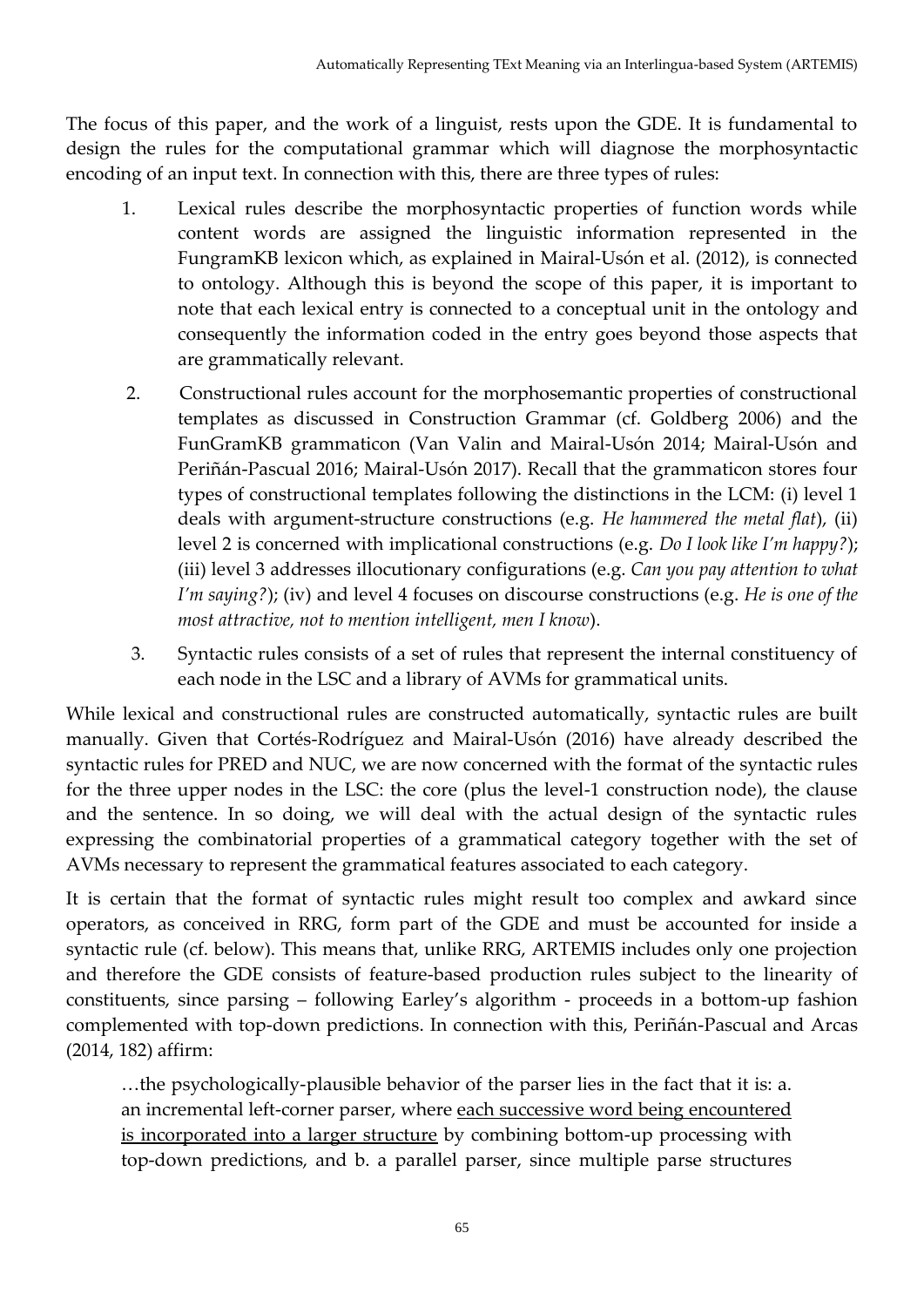can be generated locally, so there is no need to re-analyze the input if one parse structure proves incorrect (i.e. no backtracking)<sup>3</sup> .

From this passage a number of important methodological corollaries follow. First, every feature – both grammatical units and nodes in the LSC – are represented in terms of AVMs. Unification is a key operation in the generation of the parsed tree. As a matter of fact, ARTEMIS is an object-oriented paradigm using unification approaches to grammar <sup>4</sup> and feature-oriented structures. The ultimate aim in the morphosyntactic generation of a parsed tree is to satisfy the principle of unification, that is, the structural and semantic constraints encoded in the AVMs must be compatible. This process of feature-unification is a bottom-to-top process running up through the whole structure of the clause. For example, let us consider how the attribute 'illocutionary force', which is present in the first constituent of the nucleus, percolates up to the sentence node.



(Taken from Cortés-Rodríguez and Mairal-Usón 2016)

 $\overline{a}$ 

<sup>&</sup>lt;sup>3</sup> Underlining is ours.

<sup>4</sup> It is interesting to note that some of the most recent works on the computational implementation of Construction Grammar, i.e. Sign Based Construction Grammar, follow the same type of unificational approach (Boas and Sag 2012; Sag et al. 2003).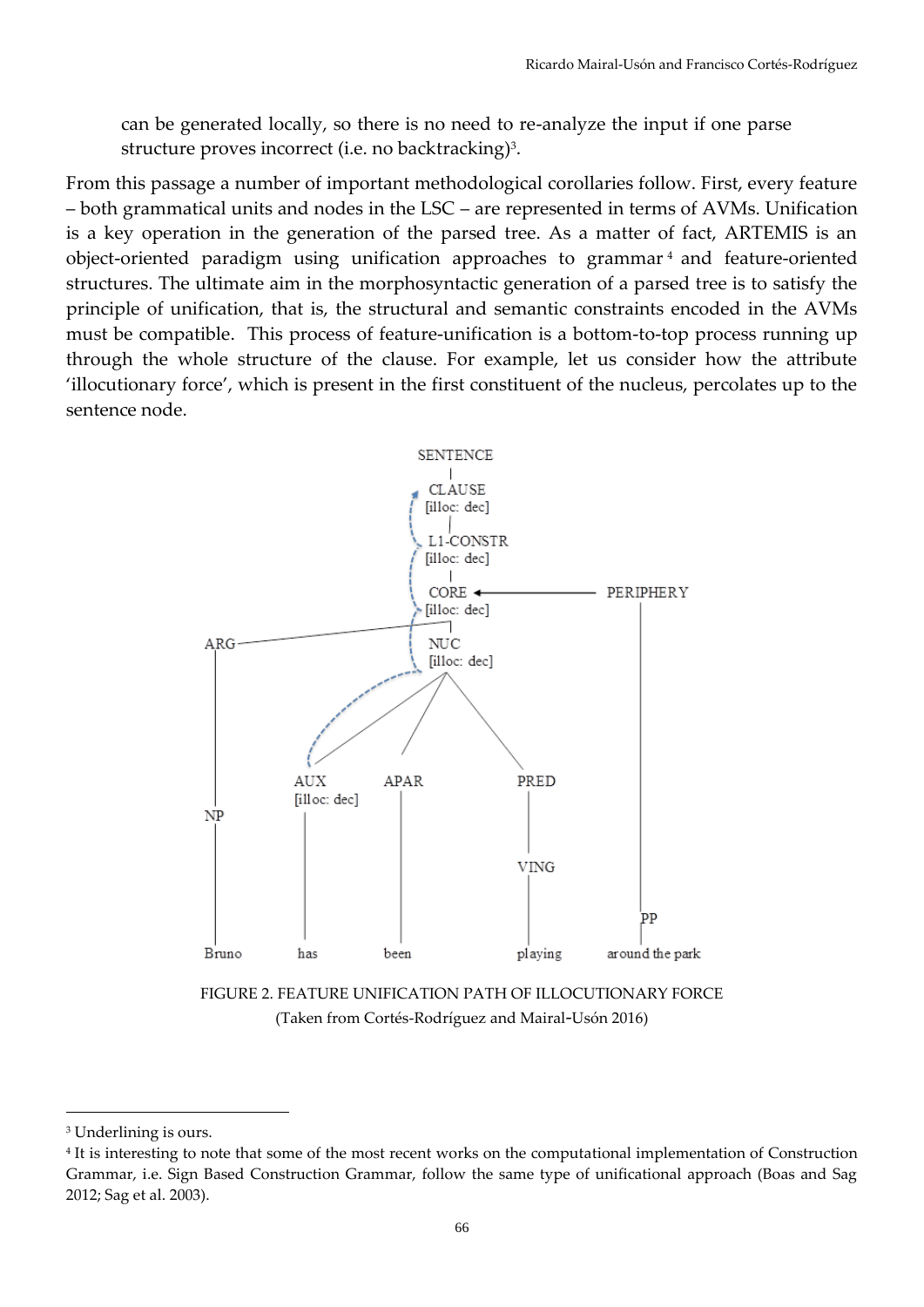This representation shows how the 'Illoc(utionary force)' Attribute, which appears encoded in the AVMs of the first constituent of NUC (the first auxiliary verb or the lexical predicate if there are no auxiliaries), percolates up to the clause level where unification will finally take place.

In summary, ARTEMIS consists of a set of production rules (cf. section 4) and a number of feature unification operations intented to satisfy the structural and semantic constraints of the items represented in each AVM. As briefly discussed in the following section, this objectoriented paradigm introduces a number of important changes in the linguistic model.

## 3. LOOKING AT THE LAYERED STRUCTURE OF THE CLAUSE IN COMPUTATIONAL TERMS

As discussed somewhere else (Periñán 2013; Cortés-Rodríguez and Mairal-Usón 2016; Mairal-Usón and Periñán-Pascual 2016), ARTEMIS has brought a number of significant modifications in the orthodox version of the RRG linking algorithm. We briefly summarize the most significant.

First, the standard RRG lexical representation in terms of *logical structures* has now been replaced by the notion of Conceptual Logical Structure (CLS; cf. Van Valin and Mairal-Usón 2014; Mairal-Usón, Periñán-Pascual and Pérez 2012). Instead of using primitives (state and activity predicates), lexical entires are defined by means of conceptual units that come from the ontology. Hence, we favour an ontological approach to RRG semantics. This ontological formalism is more robust and provides each lexical entry with information which goes beyond those aspects that are grammatically relevant Each lexical entry is linked to a conceptual unit in the ontology and each concept is described in terms of a thematic frame specification of event participants and a meaning postulate, which provides a meaning definition. In so doing, the resulting RRG lexical entries are provided with a further semantic decomposition, which was one of the challenges of RRG semantics (cf. Van Valin and Wilkings 1993; Van Valin and LaPolla 1997; Mairal-Usón and Faber 2002; 2017).

Second, ARTEMIS is neither a projectionist nor a constructivist theory in that both lexical meaning and constructional meaning are fundamental for the semantics-to-syntax interface. Hence, a preliminary distinction between kernel and non-kernel structures is made in order to account for the fact between the unmarked case argument structure of a predicate and that where constructional meaning intervenes. Within kernel structures, there are three types: Kernel-1, Kernel-2 and Kernel-3 representing intransitive, transitive and ditransitive predicates. In contrat, non-kernel structures are stored in the grammaticon. Recall that this latter component houses an array of constructional schemata arranged in four different levels (cf. Mairal-Usón and Ruiz de Mendoza 2008):

- 1. Level-1 or argument constructions.
- 2. Level-2 or implicational constructions.
- 3. Level-3 or illocutionary constructions.
- 4. Level-4 or discourse constructions.

The assumption that it is not always possible to predict the syntactic structure of a predicate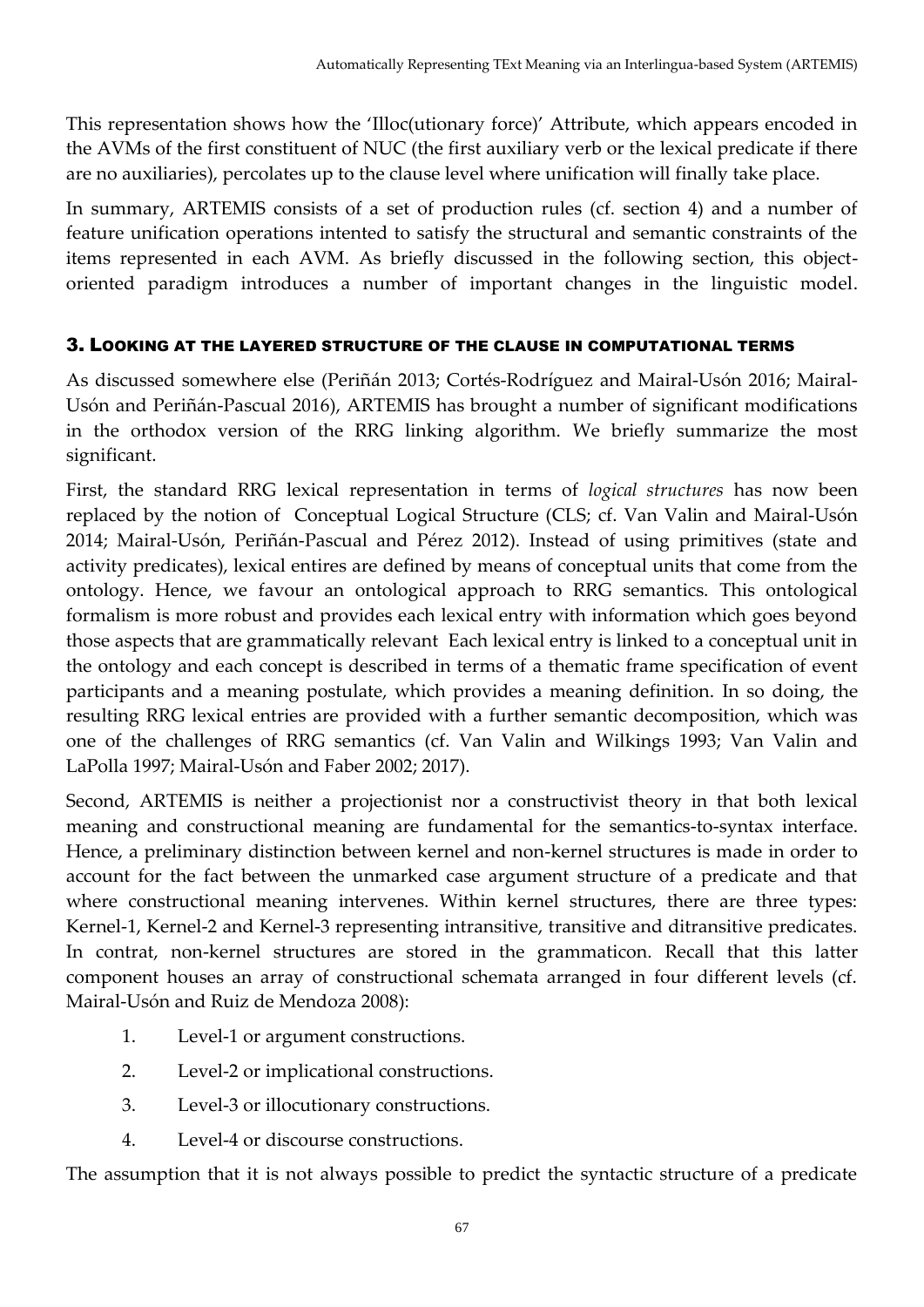from its argument structure is an argument in favour of recognizing the value of constructional meaning in the computational implementation of RRG. If we assume that constructional meaning is influential in the syntactic expression of a predicate, we will need a new node in the parsed tree that accounts for the occurrence of those arguments which are contributed by the meaning of a given construction. This explains why a new node - the CONSTR-L1 node - in the LSC is proposed:



FIGURE 3. A NEW LOOK AT THE LSC (Taken from Periñán 2013)

Under this L1-Construction node, the argument constructions (AAJs and NUC-S) will be represented (cf. section 3.1.). Let us consider the following example: the predicate *kick* in the unmarked case is a transitive predicate with two arguments in the core (a Kernel-2 structure). However, the argument structure of this predicate might be enriched by the meaning of the resultative construction and, even more, by the caused motion construction (example taken from Mairal-Usón and Periñán-Pascual 2016):

(1) a. John kicked the ball flat out of the stadium.

b. [[[John kicked the ball]Kernel-2 flat]Transitive-Resultative out of the stadium]Caused-Motion

It is not possible to account for this syntactic realization without resorting to the grammaticon and searching for the linguistic description of both the resultative and the caused motion construction. This means that the AVM for the resultative construction will unify with the lexical entry, the output of which will then unify with the AVM for the caused motion construction. Hence, ARTEMIS needs a label to identify each of these constructs that are functional in the semantic representation of an input text. Therefore, the clause is configured now as one or more argumental constructions (L1-CONSTRUCTION) which are recursively arranged as shown in Figure 3.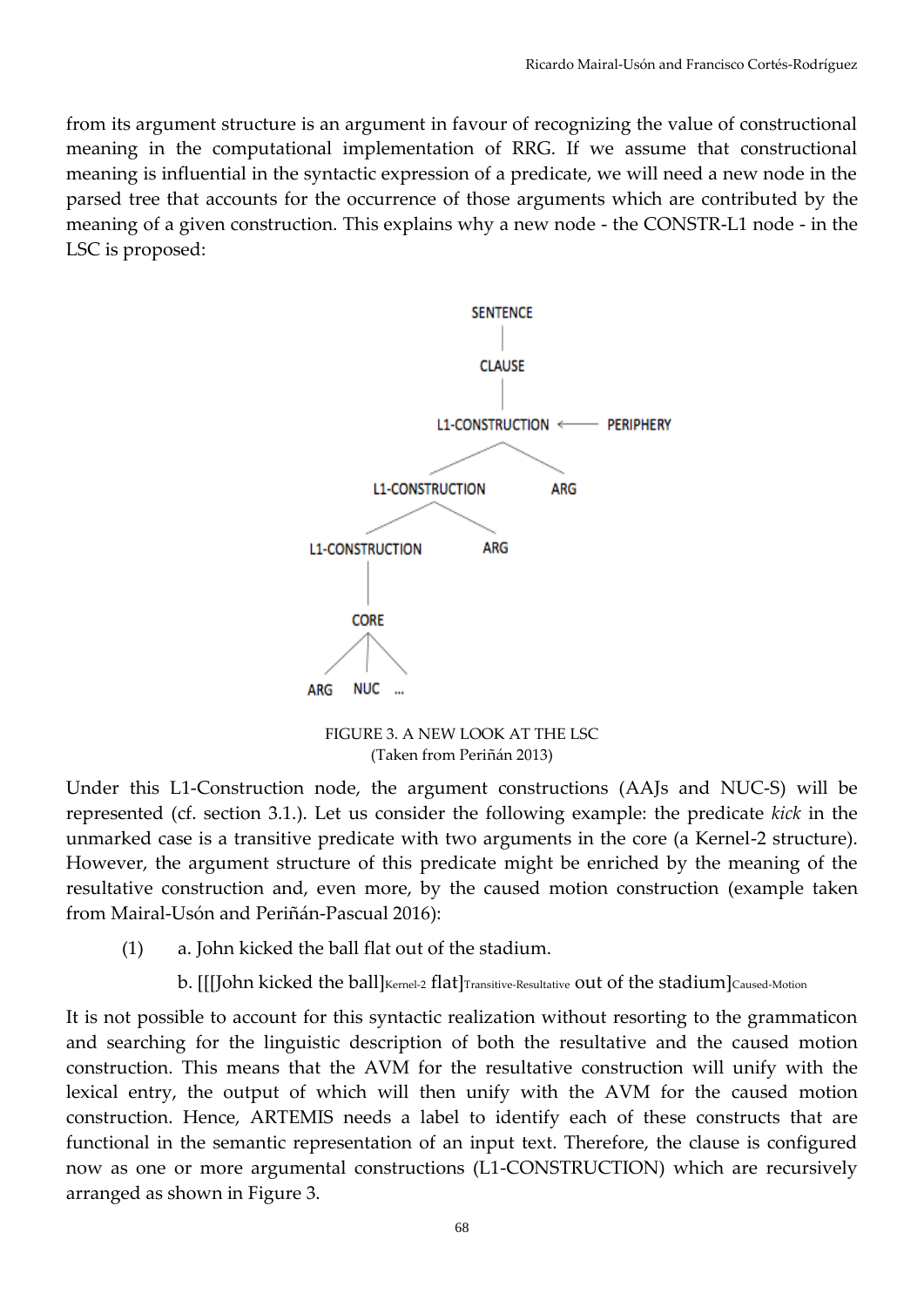Finally, unlike the three level projection schema operating in the RRG LSC, ARTEMIS uses only one projection which means that operators are interpreted as AVMs. As advanced above, ARTEMIS uses a set of production rules together with a number of feature unification operations which guarantee that the semantic and structural constraints encoded in two AVMs are satisfied. This means that operators like tense, aspect, modality, negation, illocutionary force etc. together with function words (e.g. articles, modals, etc.) are represented in terms of AVMs with their corresponding values. This theoretical move provides a different picture of the RRG LSC in that the operator projection is substituted by feature-bearing nodes:



FIGURE 4. AVMs in the LSC (A partial representation taken from Cortés-Rodríguez and Mairal-Usón 2016)

This representation shows that the node CORE is interpreted as a feature complex including different types of morphosyntactic parameters which are described as attributes. In this specific case, the CORE includes attributes for number ("Num"), Template (type of argument structure), negation, modality (see appendix 3 for the full list of AVMs); this is only a partial description of the AVM corresponding to the CORE. In the next section we offer a complete lisitng of all the attributes encoded at this layer.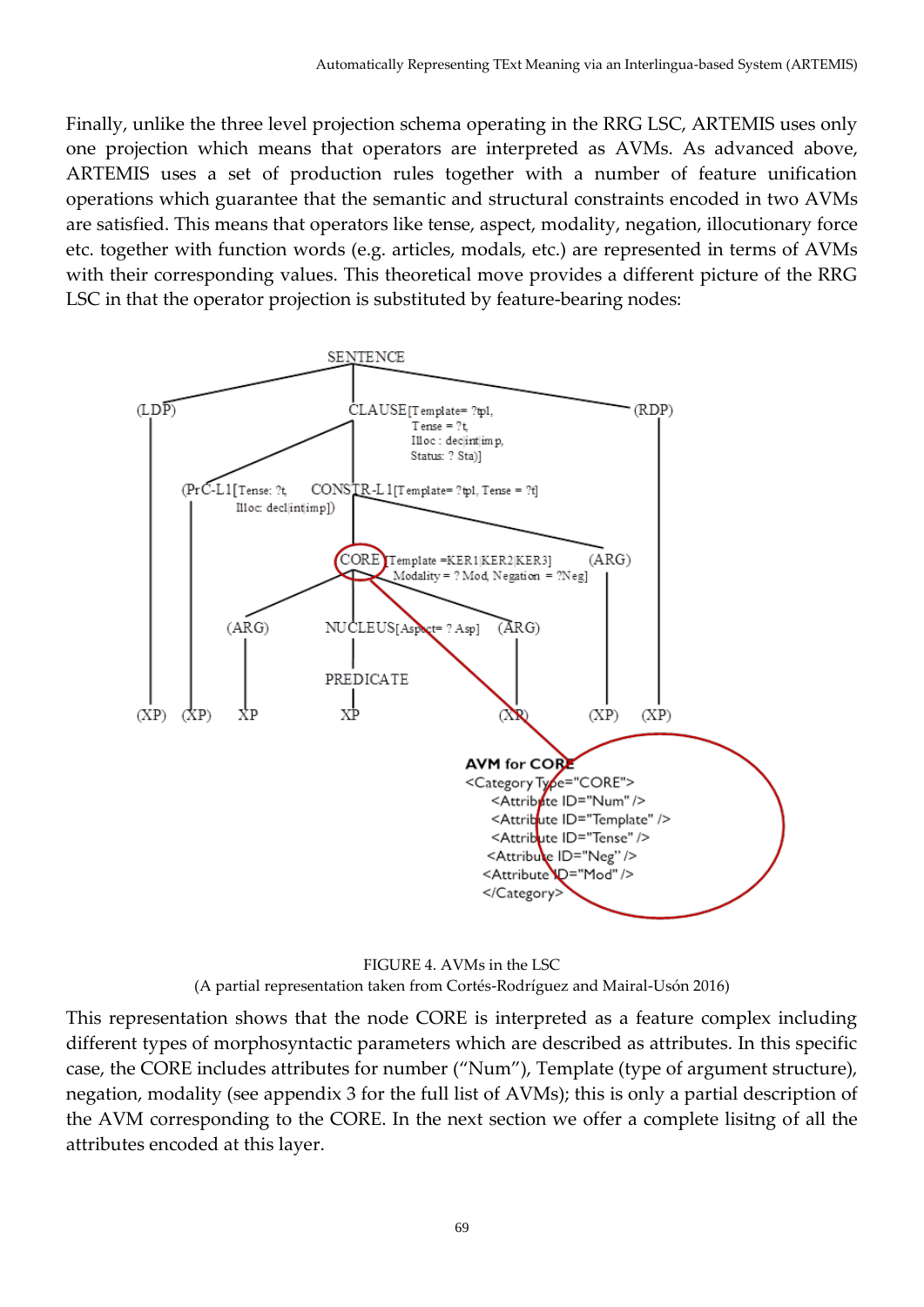## **3.1. The Core and L1 Construction**

ARTEMIS uses two sources to motivate both semantically and structurally the basic semantic structure underlying a sentence as encoded in the CORE:

- 1. The inventory of kernel constructions, which account for the unmarked argument structure of a predicate, include the following frames: Kernel-1, Kernel-2 and Kernel-3 Constructions (corresponding to intransitive, monotransitive and ditransitive structures, respectively) (cf. Periñán-Pascual, 2014). Note that, in general, kernel constructions would account for the configuration of the CORE in unmarked cases;
- 2. The inventory of Level 1 constructions (argument structure constructions5) stored in the Grammaticon, and the information about the basic subcategorization frames of predicates, as encoded in their corresponding lexical entries in the Lexica.

Thus the rule for CORE allows for these three possible patterns as discussed in a): intransitive (ARG-NUC), monotransitive (ARG-NUC-ARG) and ditransitive (ARG-NUC-ARG-ARG):

#### CORE

 $\overline{a}$ 

CORE [concept=?, illoc=?, mod=?, neg=?, num=?, per=?, recip=?, reflex=?, sta: ?, tpl=?, t=?] -> ARG[concept=?, macro= a  $|u|$  n, num=?, per=?, phrase=?, role: agent  $|$  attribute  $|$  goal  $|$  instrument  $|$  location  $|$  manner  $|$ origin  $\vert$  referent  $\vert$  result  $\vert$  theme, tpl=?, var= x  $\vert y \vert w \vert z \vert$  NUC[asp: ?, concept: ?, illoc:?, mod: ?, num:?, per:?, recip:?, reflex:?, sta: ?, tpl:?, t: ?] || ARG[concept=?, macro= A | U | n, num=?, per=?, phrase=?, role: agent  $|$  attribute  $|$  goal  $|$  instrument  $|$  location  $|$  manner  $|$  origin  $|$  referent  $|$  result  $|$  theme, tpl=?, var= x  $|$  $y \mid w \mid z$ ] NUC[asp: ?, concept: ?, illoc:?, mod: ?, num:?, per:?, recip:?, reflex:?, sta: ?, tpl:?, t: ?] ARG[concept=?, macro= A  $\vert$  U  $\vert$  n, num=?, per=?, phrase=?, role: agent  $\vert$  attribute  $\vert$  goal  $\vert$  instrument  $\vert$ location  $\lceil$  manner  $\lceil$  origin  $\lceil$  referent  $\lceil$  result  $\lceil$  theme, tpl=?, var= x  $\lceil$  y  $\lceil$  w  $\lceil$  z $\lceil$   $\lceil$  ARG[concept=?, macro= A ︱U ︱n, num=?, per=?, phrase=?, role: agent︱attribute ︱goal ︱instrument︱location︱manner︱origin︱ referent  $\vert$  result  $\vert$  theme, tpl=?, var= x  $\vert$  y  $\vert$  w  $\vert$  z] NUC[Asp: ?, concept: ?, illoc:?, mod: ?, num:?, per:?, recip:?, reflex:?, sta: ?, tpl:?, t: ?] ARG[concept=?, macro= A  $\bar{a}$  U  $\bar{a}$  n, num=?, per=?, phrase=?, role: agent  $\bar{a}$ attribute │goal │instrument│location│manner│origin│referent│result│theme, tpl=?, var= x│y│w│ z] ARG[concept=?, macro= A | U │n, num=?, per=?, phrase=?, role: agent │ attribute │ goal │ instrument │ location  $\vert$  manner  $\vert$  origin  $\vert$  referent  $\vert$  result  $\vert$  theme, tpl=?, var= x  $\vert$  y  $\vert$  w  $\vert$  z]

Despite its apparent complexity, this rule combines only two types of constituents, one Nucleus (NUC) and the Argument(s) (ARG) encoded in the lexical entry of the Predicate of the clause. The AVMs for CORE and ARG are as follows:

<Category Type="CORE">

<Attribute ID="Concept" /> <Attribute ID="Illoc" /> <Attribute ID="Mod" /> <Attribute ID="Neg" /> <Attribute ID="Num"/>

<sup>5</sup> Level 2, 3 and 4 constructions represent the non-coded dimension of meaning, that is, these refer to the implicational, illocutionary and the discursive aspects of meaning. At the present stage of our research, there is a very tentative proposal for the representation of these three levels (see Mairal-Usón and Periñán-Pascual, 2016), although it is fair to note that such a proposal has not been evaluated.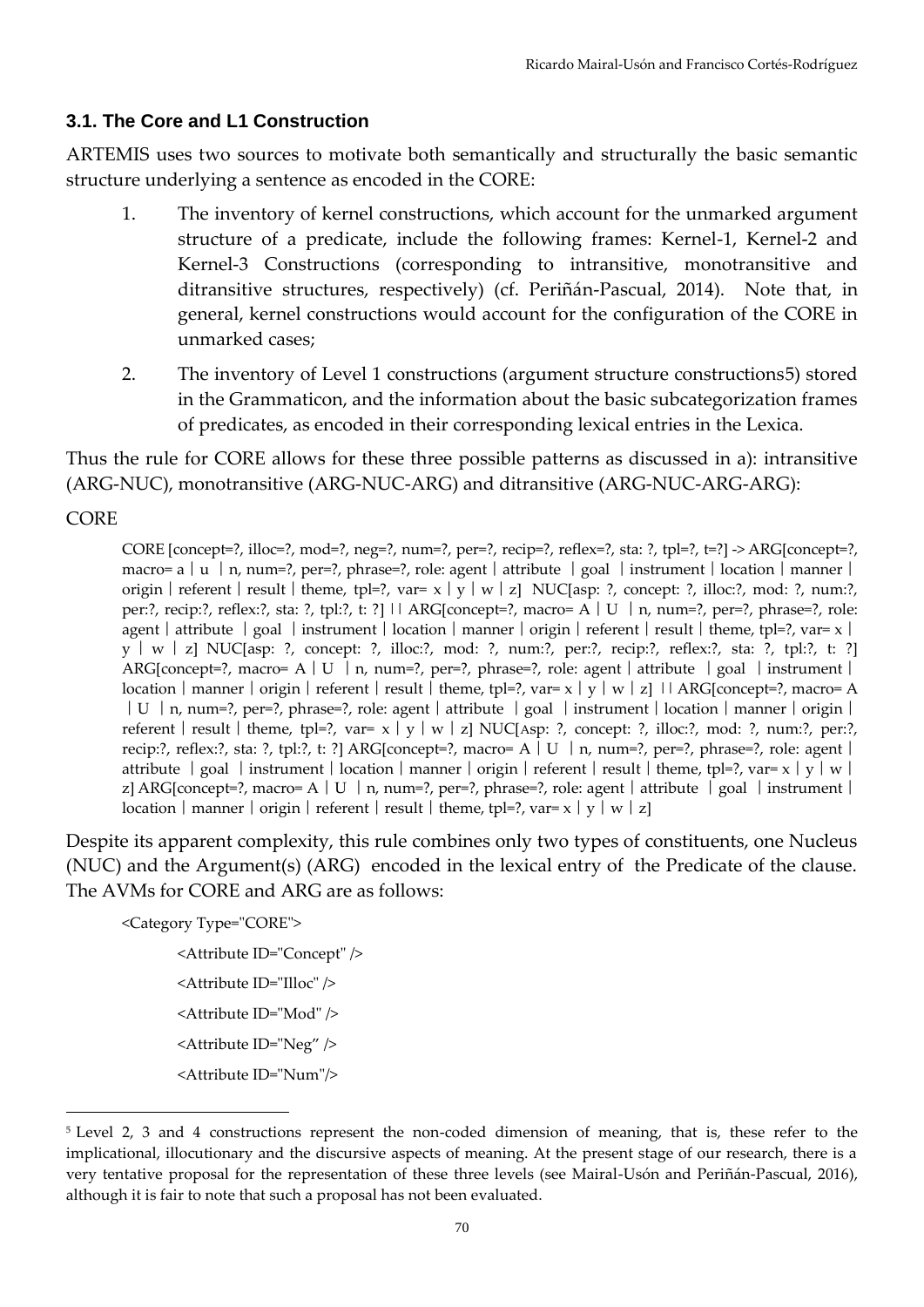```
 <Attribute ID="Per"/>
         <Attribute ID="Recip" />
         <Attribute ID="Reflex" />
         <Attribute ID="Sta" />
         <Attribute ID="Template"/>
         <Attribute ID="Tense" /> 
 </Category>
<Category Type="ARG">
         <Attribute ID="Concept"/>
         <Attribute ID="Macro"/>
         <Attribute ID="Num"/>
         <Attribute ID="Per"/>
         <Attribute ID="Phrase"/>
         <Attribute ID="Prep" />
         <Attribute ID="Role"/>
         <Attribute ID="Template" />
         <Attribute ID="Var"/>
```
</Category>

The following examples illustrate one of the 3 realizational variants encoded in this rule; the specific values for the attributes activated in this structure are encoded in the information between brackets:

(2) The dog is chasing the cat (Kernel 2, monotransitive): ARG[concept=+DOG\_00, macro= A, num= s, per=3, phrase=RP, role: theme, var= x] NUC[asp: prog, concept: +CHASE\_00, illoc: dec, num: s, per:3, tpl: k-2, t: pres] ARG[concept=+CAT \_00, macro= U, num= s, per=3, phrase=RP, role: theme, var= x].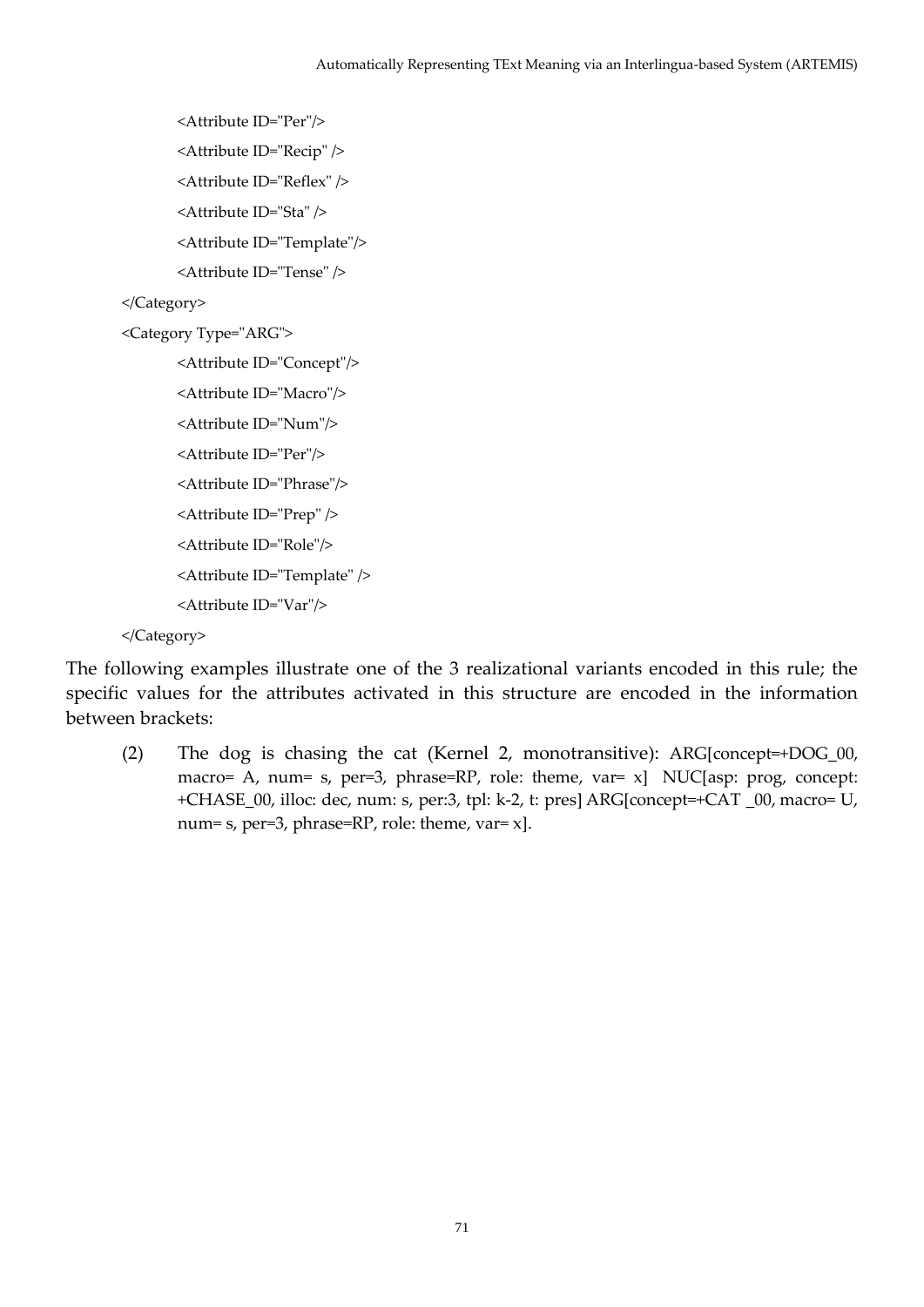

FIGURE 5. CONSTITUENT PROJECTION OF A KERNEL-2 CORE (A partial representation)

Although Periñán-Pascual and Arcas (2014) contemplate the introduction of a NUC-S in the CORE, we do not think that this should be part of this syntactic rule for the following two reasons:

- 1. There is no kernel construction that introduces such a node. All kernel constructions respond to ARGs as encoded in the core grammar section of lexical entries. A verb like *elect* will encode three Args in its entry for sentences like *They elected him President*; or *consider* and *find* in *They consider him intelligent* or *I found the novel rather boring*; the MPs *intelligent* and *rather boring* are ARGs with an *attribute* semantic function;
- 2. NUC-S therefore must be the output of some constructional rules (as happens with resultative constructions).

Then, such non-optional constituents are then contributed by L1-Constructions, and they can be of two types, namely Secondary Nucleii (NUC-S) and Argument-Adjuncts (AAJ). The following rule represents these two combinations:

## L1 CONSTRUCTION

CONSTR-L1[Akt=?, concept=?, illoc=?, mod=?, neg=?, sta: ?, tpl=?, t=?, weight=  $0 \mid 1 \mid 2 \mid 3 \mid 4 \mid 5 \mid 6 \mid$  ->  $CORE[concept=?, illoc=?, mod=?, neg=?, num=?, per=?, recip=?, reflex=?, stat: ?, tp=?, t=?$ CORE[concept=?, illoc=?, mod=?, neg=?, num=?, per=?, recip=?, reflex=?, sta: ?, tpl=?, t=?] AAJ[concept=?, macro= A│U │n, phrase=?, prep=?, role: agent│attribute │goal │instrument│location│manner│ origin | referent | result | theme, tpl=?, var=  $x \mid y \mid w \mid z$ ] || CORE[concept=?, illoc=?, mod=?, neg=?, num=?, per=?, recip=?, reflex=?, sta: ?, tpl=?, t=?] NUC-S [concept=?, macro= A | U ∣n, phrase=?, prep=?, role: agent│attribute │goal │instrument│location│manner│origin│referent│result│theme, tpl=?, var= x | y | w | z] || CONSTR-L1[Akt=?, concept=?, illoc=?, mod=?, neg=?, sta: ?, tpl=?, t=?, weight= 0 | 1 | 2 │ 3 │ 4 │ 5 │ 6 ] AAJ[concept=?, macro= A│U │ n, phrase=?, prep=?, role: agent│attribute │ goal │ instrument | location | manner | origin | referent | result | theme, tpl=?, var=  $x \mid y \mid w \mid z$ ] || CONSTR-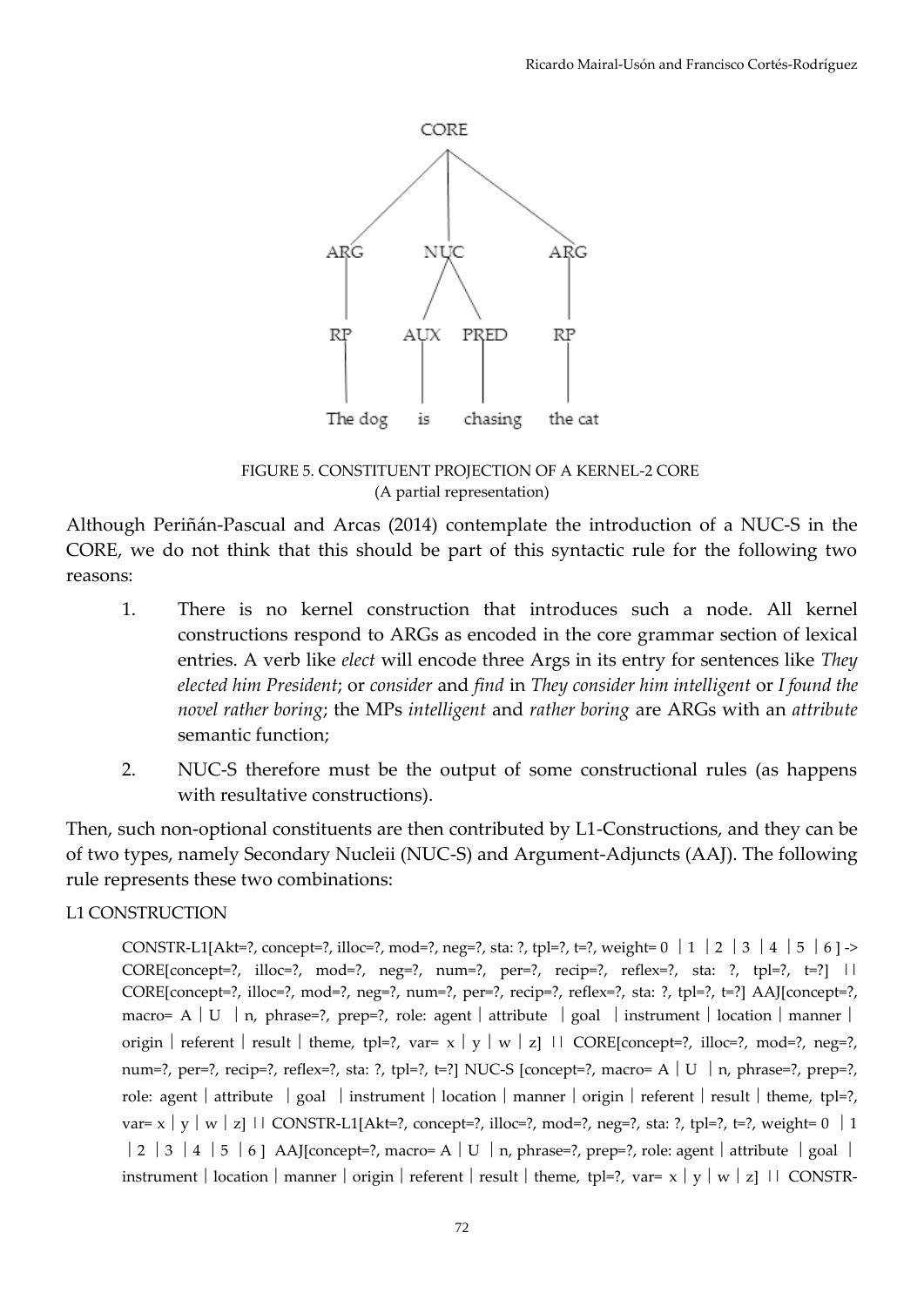L1[Akt=?, concept=?, illoc=?, mod=?, neg=?, sta: ?, tpl=?, t=?, weight=  $0 \mid 1 \mid 2 \mid 3 \mid 4 \mid 5 \mid 6 \mid NUC-$ S[concept=?, macro= A  $\vert$  U  $\vert$  n, phrase=?, prep=?, role: agent  $\vert$  attribute  $\vert$  goal  $\vert$  instrument  $\vert$  location  $\vert$ manner | origin | referent | result | theme, tpl=?, var=  $x \mid y \mid w \mid z$ ] || CONSTR-L1[Akt=?, concept=?, illoc=?, mod=?, neg=?, tpl=?, t=?, weight= 0 | 1 | 2 | 3 | 4 | 5 | 6 | AAJ[concept=?, macro= A | U | n, phrase=?, prep=?, role= agent │ attribute │ goal │ instrument │ location │ manner │ origin │ referent │ result | theme, tpl=?, var= w] NUC-S [concept=?, macro= A  $\vert$  U  $\vert$  n, phrase=?, prep=?, role= agent  $\vert$ attribute  $|$  goal  $|$  instrument  $|$  location  $|$  manner  $|$  origin  $|$  referent  $|$  result  $|$  theme, tpl=?, var= v]

This rule contemplates the cases in which the L1 Grammaticon contributes to the syntactic make up of the clause. There are different realizational variants for the CONSTR-L1 node:

1. The simplest one refers to the cases in which the CONSTR-L1 is saturated only by the CORE:

> CONSTR-L1[Akt=?, concept=?, illoc=?, mod=?, neg=?, sta: ?, tpl=?, t=?, weight=  $0 \mid 1 \mid 2 \mid$  $3 \mid 4 \mid 5 \mid 6 \mid \rightarrow \text{CORE}[\text{concept=?, luloc=?, mod=?, neg=?, num=?, per=?, recip=?, reflex=?,$ sta: ?, tpl=?, t=?]

- 2. The construction adds an AAJ node or a NUC-S to the Kernel structure of the original Predicate; e.g. *The breeze rolled the curtain open* (where *open* is a NUC-S) or *I'll cook a chocolate pudding for my colleagues in the Thermomix* (where *for my colleagues* is a Beneficiary AAJ introduced at this level); the following sections of the CONSTR-L1 rule above encode these possibilities:
	- 2.1. For AAJs (see analysis in figure 6 below):

CONSTR-L1[Akt=?, concept=?, illoc=?, mod=?, neg=?, sta: ?, tpl=?, t=?, weight=  $0 \mid 1 \mid 2 \mid 3$  $\vert 4 \vert 5 \vert 6 \vert$  ->...  $\vert \vert$  CORE[concept=?, illoc=?, mod=?, neg=?, num=?, per=?, recip=?, reflex=?, sta: ?, tpl=?, t=?] AAJ[concept=?, macro= A  $|U|$  n, phrase=?, prep=?, role: agent  $|$  attribute  $\vert$  goal  $\vert$  instrument  $\vert$  location  $\vert$  manner  $\vert$  origin  $\vert$  referent  $\vert$  result  $\vert$  theme, tpl=?, var= x  $\vert$  $y \mid w \mid z$ ]

2.2. for NUC-S:

CONSTR-L1[Akt=?, concept=?, illoc=?, mod=?, neg=?, sta: ?, tpl=?, t=?, weight=  $0 \mid 1 \mid 2 \mid 3$  $\vert 4 \vert 5 \vert 6$  ] ->...  $\vert \vert$  CORE[concept=?, illoc=?, mod=?, neg=?, num=?, per=?, recip=?, reflex=?, sta: ?, tpl=?, t=?] NUC-S [concept=?, macro= A  $|U|$  n, phrase=?, prep=?, role: agent  $|$ attribute │goal │instrument│location│manner│origin│referent│result│theme, tpl=?, var=  $x \mid y \mid w \mid z$ ]

 3. A bit more complicated are the cases in which there is constructional recursion; i.e. when the AAJ is attached to a CONST-L1 node; that is, when there are at least two constructional patterns overlaying the original kernel structure, as in the example from Mairal-Usón and Periñán-Pascual (2016): *John kicked the ball flat out of the stadium*.

> CONSTR-L1[Akt=?, concept=?, illoc=?, mod=?, neg=?, sta: ?, tpl=?, t=?, weight=  $0 \mid 1 \mid 2$  $\begin{bmatrix} 3 & 4 & 5 & 6 \end{bmatrix}$  ->... CONSTR-L1[Akt=?, concept=?, illoc=?, mod=?, neg=?, sta: ?, tpl=?, t=?, weight=  $0 \mid 1 \mid 2 \mid 3 \mid 4 \mid 5 \mid 61$  AAIIconcept=?, macro= A  $\mid U \mid n$ , phrase=?, prep=?,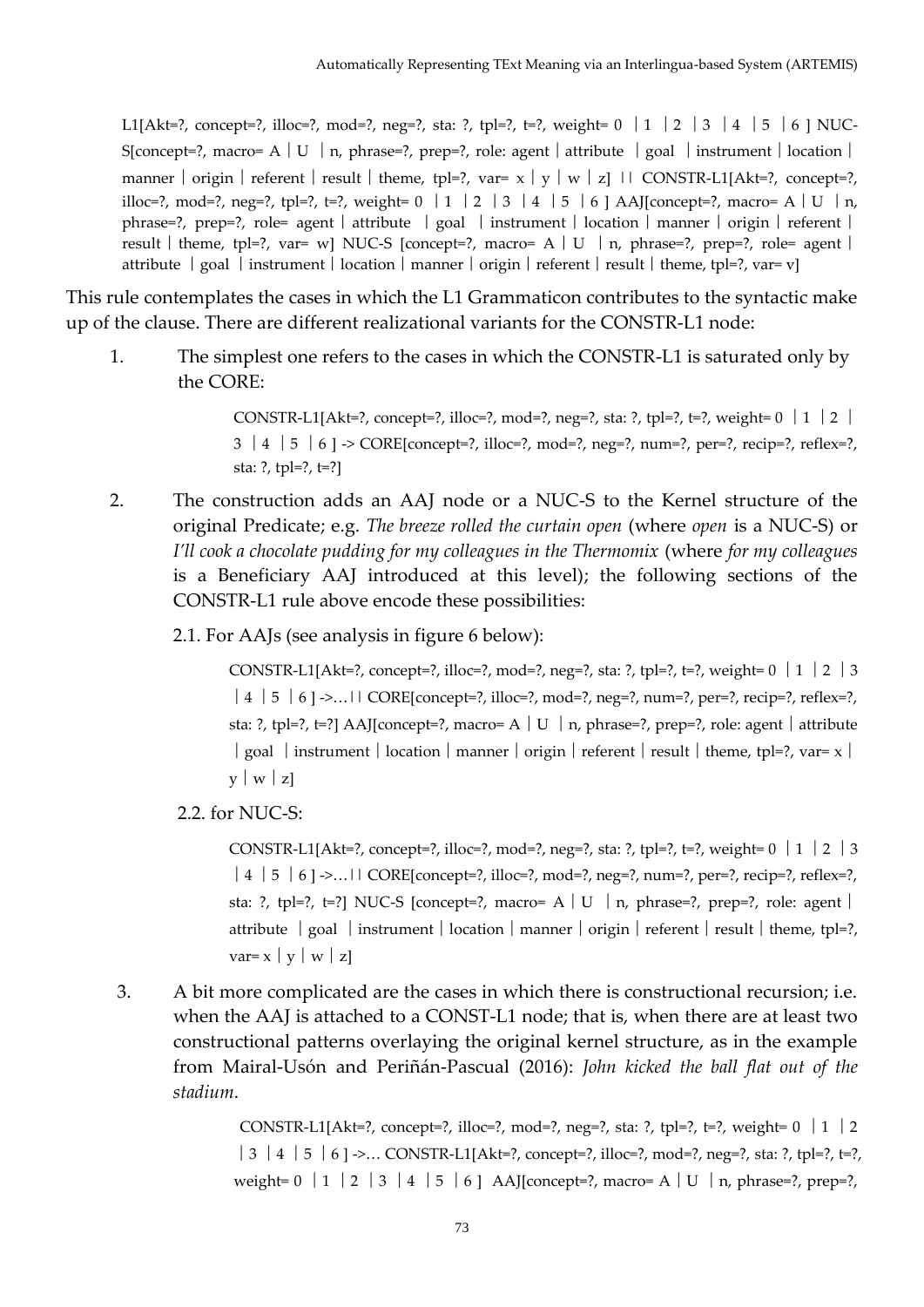role: agent│attribute │goal │instrument│location│manner│origin│referent│result | theme, tpl=?, var= x | y | w | z] || CONSTR-L1[Akt=?, concept=?, illoc=?, mod=?, neg=?, sta: ?, tpl=?, t=?, weight=  $0 \mid 1 \mid 2 \mid 3 \mid 4 \mid 5 \mid 6 \mid NUC-S[concept=?$ , macro= A  $|U \mid n$ , phrase=?, prep=?, role: agent│attribute │goal │instrument│location│manner│origin  $\vert$  referent  $\vert$  result  $\vert$  theme, tpl=?, var= x  $\vert$  y  $\vert$  w  $\vert$  z]

#### 4. The last set is:

CONSTR-L1[Akt=?, concept=?, illoc=?, mod=?, neg=?, sta: ?, tpl=?, t=?, weight=  $0 \mid 1 \mid 2 \mid$  $3 \mid 4 \mid 5 \mid 6 \mid \rightarrow \dots$  || CONSTR-L1[Akt=?, concept=?, illoc=?, mod=?, neg=?, tpl=?, t=?, weight=  $0 \mid 1 \mid 2 \mid 3 \mid 4 \mid 5 \mid 6 \mid$  AAJ[concept=?, macro= A  $\mid U \mid n$ , phrase=?, prep=?, role= agent │ attribute │ goal │ instrument │ location │ manner │ origin │ referent │ result ︱theme, tpl=?, var= w] NUC-S [concept=?, macro= A︱U ︱n, phrase=?, prep=?, role= agent │ attribute │ goal │ instrument │ location │ manner │ origin │ referent │ result │ theme,  $tpl=?, var=v]$ 

and accounts for the cases in which a same pattern introduces simultaneously an AAJ and a NUC-S, as in: *Bruno barks doors*(AAJ) *open*(NUC-S) or *It's OK to let your baby cry himself* (AAJ) *to sleep* (NUC-S).

It is also interesting to consider the set of attributes that should be encoded in the AVM for CONSTR-L1, as we believe that the RRG core operators (Negation and Modality) would now have to 'raise' their scope up to this node. The AVM would also include those attributes that will be unified at the clause level and whose feature path unification started in lower nodes, as happens in the case of illocutionary force, number, status and tense. Therefore, the CONSTR-L1 AVM would have the following format:

<Category Type="CONSTR-L1">

```
<Attribute ID="Akt" />
<Attribute ID="Concept" />
<Attribute ID="Illoc" />
<Attribute ID="Mod" />
<Attribute ID="Neg" />
 <Attribute ID="Sta" />
 <Attribute ID="Template" />
 <Attribute ID="Tense" />
 <Attribute ID="Weight" />
```
</Category>

We have also devised the AVM for AAJs and completed the one for NUC-S:

```
 <Category Type="AAJ">
```
 <Attribute ID="Concept"/> <Attribute ID="Macro"/> <Attribute ID="Num"/>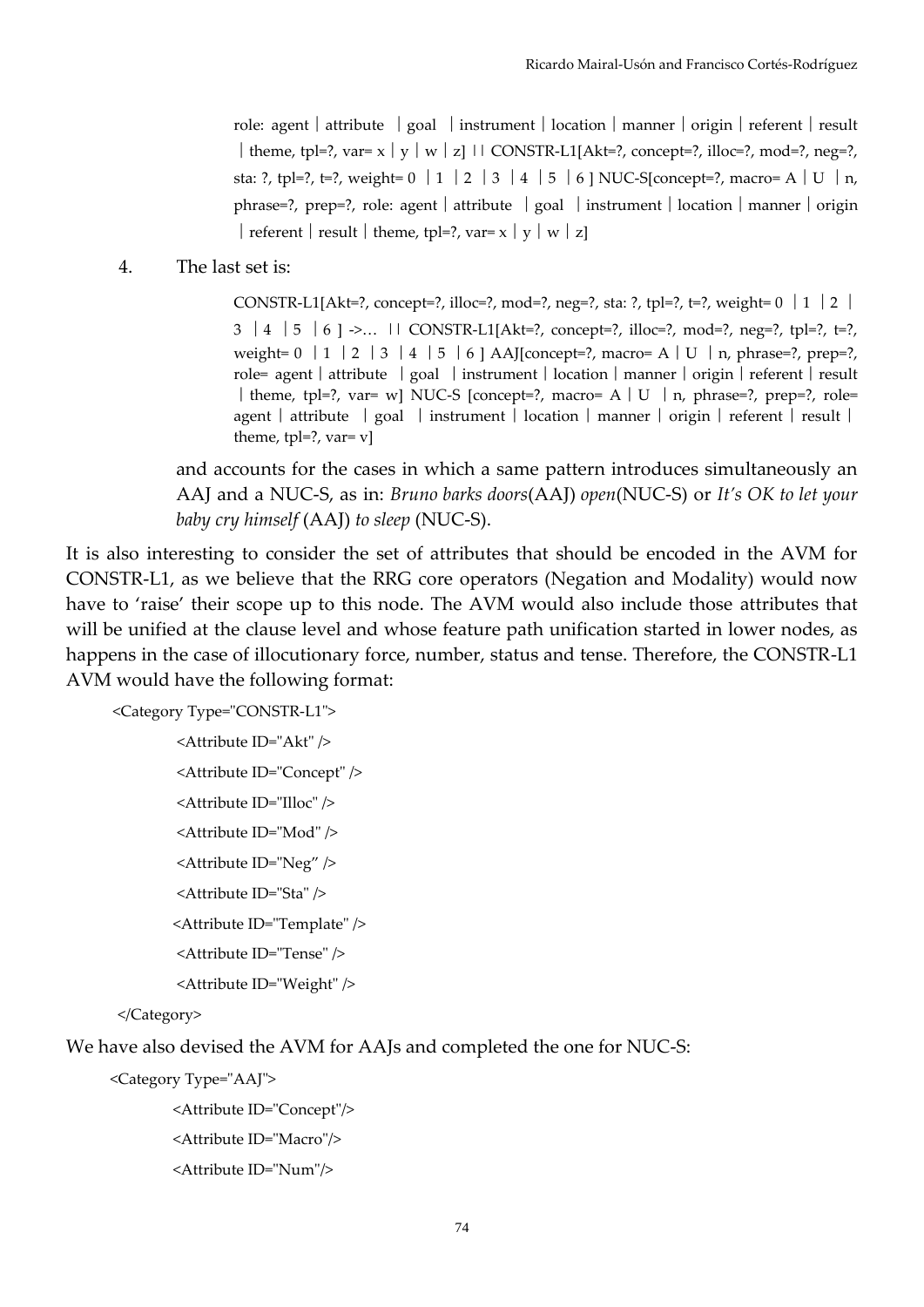```
 <Attribute ID="Per"/>
          <Attribute ID="Phrase"/>
          <Attribute ID="Prep" />
          <Attribute ID="Role"/>
           <Attribute ID="Template" />
          <Attribute ID="Var"/>
 </Category>
 <Category Type="NUC-S">
          <Attribute ID="Concept"/>
          <Attribute ID="Macro"/>
          <Attribute ID="Phrase"/>
          <Attribute ID="Prep" />
          <Attribute ID="Role"/>
          <Attribute ID="Template" />
          <Attribute ID="Var"/>
```
</Category>

The following figure shows how the rule for CONSTR-L1 would provide an effective parsing of the structure described as the realizational variant (b) above:



FIGURE 6. CONSTITUENT PROJECTION OF A CONSTR-L1 (a partial representation)

As explained before, this section of our rule accounts for the cases in which the CORE node is followed by a NUC-S, in the case shown in Figure 6 this constituent is contributed into the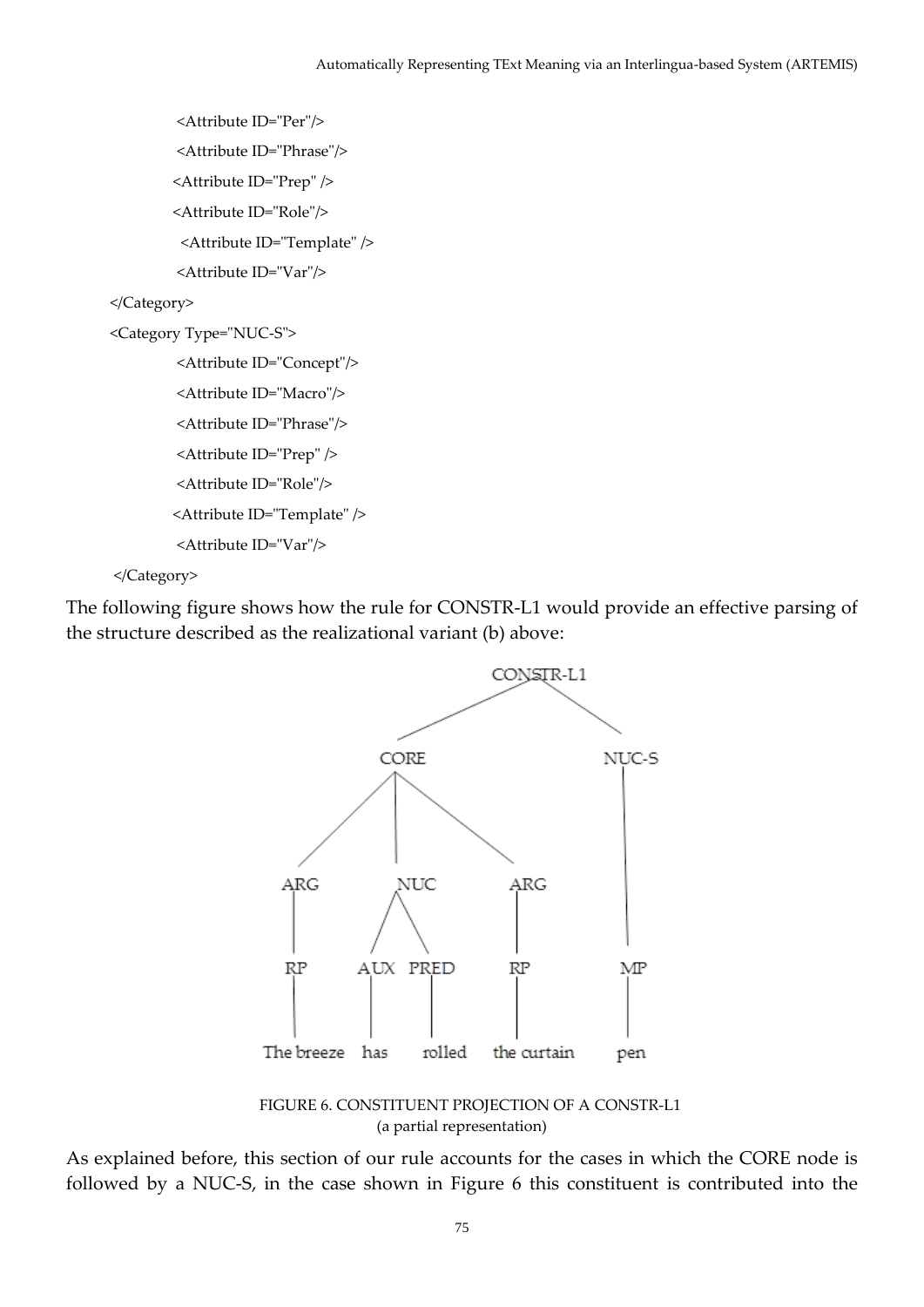clause structure by the Template for Resultative Constructions encoded in the Grammaticon in FunGramKB.

#### **3.2. The Clause**

In Cortés-Rodríguez (2016) it is argued that, once the Level-1 construction layer is accepted, it seems more sensible to redefine the original Pre-Core slot position as PreC-L1 positions; the PreCore Slot is described in RRG as the place typically occupied by question words in languages in which they do not appear in situ (*What can you buy in such an expensive shop?*), and also by fronted constituents as in *A fortune they must have cost.* However, in sentences like:

- (3) For whom did you knit the sweater? (Beneficiary L1-Construction)
- (4) What did you wash these clothes with? (Instrumental Construction)
- (5) Inside a vacuum chamber we blew a huge soap bubble, and it fell to the ground! (Caused-Motion L1-Construction)

the fronted constituent is not an argument of the CORE but an Argument Adjunt contributed by the corresponding L1 Construction; therefore, it is more plausible for our analysis to consider that the fronted position takes place before the CONSTR-L1 node. This possibility will be housed in the rewrite rule for the CLAUSE node, which is the next higher layer in the Layered Structure of Clauses.

CL [Akt:?, concept=?, Illoc : ?, status: ?, tpl=?, t=?] -> CONSTR-L1[Akt=?, concept=?, illoc=?, mod=?, neg=?, sta: ?, tpl=?, t=?, weight= 0 | 1 | 2 | 3 | 4 | 5 | 6 ] || PreC-L1 CONSTR-L1[Akt=?, concept=?, illoc=?, mod=?, neg=?, sta: ?, tpl=?, t=?, weight=  $0 \mid 1 \mid 2 \mid 3 \mid 4 \mid 5 \mid 6$ ].

The rule that expands the node CL will basically include the CONSTR-L1 constituent plus the possibility of having any other constituent in a fronted clause initial position (PreC-L1). As mentioned before, such a constituent can be obligatory (ARG or AAJ) or an optional Adjunct. This is captured in its corresponding rule:

PreC-L1[concept=?, macro= A | U | n, num=?, per=?, phrase=?, role: ?, tpl=?, var=?]  $\rightarrow$  ARG[concept=?, macro= A  $\vert$  U  $\vert$  n, num=?, per=?, phrase=?, role: agent  $\vert$  attribute  $\vert$  goal  $\vert$  instrument  $\vert$  location  $\vert$  manner | origin | referent | result | theme, tpl=?, var= x | y | w | z] | | AAJ[concept=?, macro= A | U ∣n, phrase=?, prep=?, role: agent │ attribute │ goal │ instrument │ location │ manner │ origin │ referent │ result ︱theme, tpl=?, var= x︱y︱w︱z] || ADJUNCT[concept=?,, phrase=?, prep=?, role: Duration │Frequency │Goal │Instrument│ Location│Manner│Means│Origin │Position │Purpose │Quantity │Reason │ Result │Scene │Time]

Thus, the CL node will have the following AVM (cf. Cortés-Rodríguez 2016):

<Category Type="CL"> <Attribute ID="Akt"/> <Attribute ID="Concept"/> <Attribute ID="Illoc" /> <Attribute ID="Sta" /> <Attribute ID="Template" />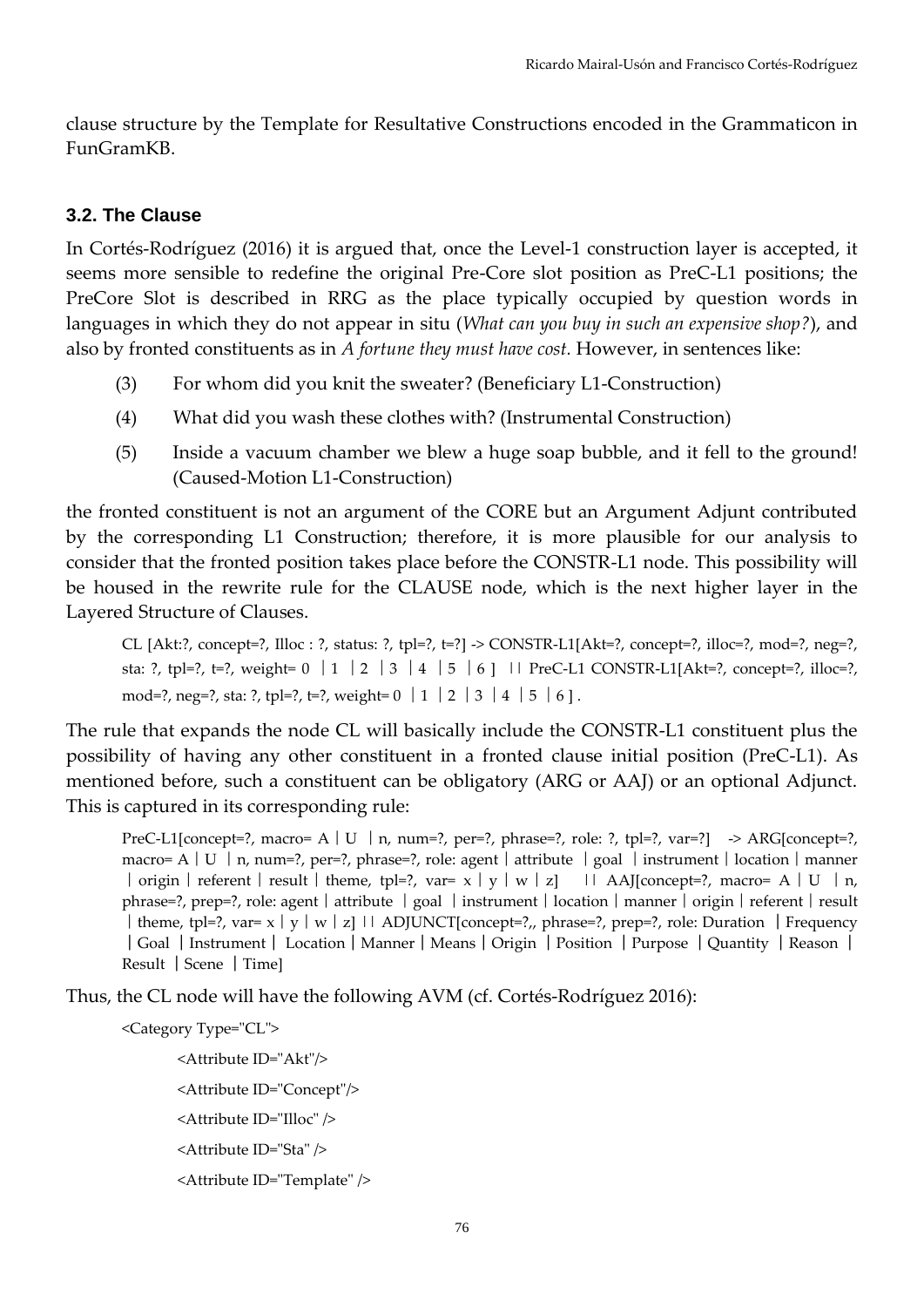```
 <Attribute ID="Tense" />
```
</Category>

And the attributes, *Status*, *Tense*, and *Illocutionary Force*, which correspond to the original clause operators in RRG, would have the following AVMs:

```
<Attribute ID="Status " obl="*" num="1">
        <Value>?sta</Value>
       <Value>inference>inf</Value>
       <Value>necessity>nec</Value>
       <Value>possibility>poss</Value>
        <Value>subjunctive>subj</Value>
</Attribute>
<Attribute ID="Tense" obl="*" num="1">
         <Value>?t</Value>
         <Value>past</Value>
         <Value>pres</Value>
 </Attribute>
<Attribute ID="Illoc " obl="+" num="1">
        <Value>?illoc</Value> 
        <Value Tag="declarative" >dec< /Value>
         <Value Tag="interrogative" >int< /Value>
        <Value Tag="imperative" >imp< /Value>
</Attribute>
```
## **3.3. The Sentence**

The rule for Sentence nodes introduces the node tags LDP and RDP, to account for the positions of detached constituents, which are clause external but sentence internal elements. Both LDP and RDP can be saturated by different types of constituents: ARGs, AAJs and ADJUNCTs. This is captured in their respective rewrite rules:

S-> CL[Akt:?, concept=?, Illoc : ?, status: ?, tpl=?, t=?] || LDP CL[Akt:?, concept=?, Illoc : ?, status: ?, tpl=?, t=?] || CL[Akt:?, concept=?, Illoc : ?, status: ?, tpl=?, t=?] RDP

LDP[concept=?, macro= A  $\vert$  U  $\vert$  n, num=?, per=?, phrase=?, role: ?, tpl=?, var=? $\vert$  -> ARG[concept=?, macro= A│U│n, num=?, per=?, phrase=?, role: agent│attribute │goal │instrument│location│manner│origin│ referent  $\vert$  result  $\vert$  theme, tpl=?, var= x  $\vert v \vert w \vert z$   $\vert$   $\vert$  AAJ[concept=?, macro= A  $\vert U \vert n$ , phrase=?, prep=?, role: agent │ attribute │ goal │ instrument │ location │ manner │ origin │ referent │ result │ theme, tpl=?, var=  $x \mid y \mid w \mid z$ ] || ADJUNCT[concept=?,, phrase=?, prep=?, role: Duration |Frequency |Goal │Instrument│ Location│Manner│Means│Origin │Position │Purpose │Quantity │Reason │Result │Scene │Time]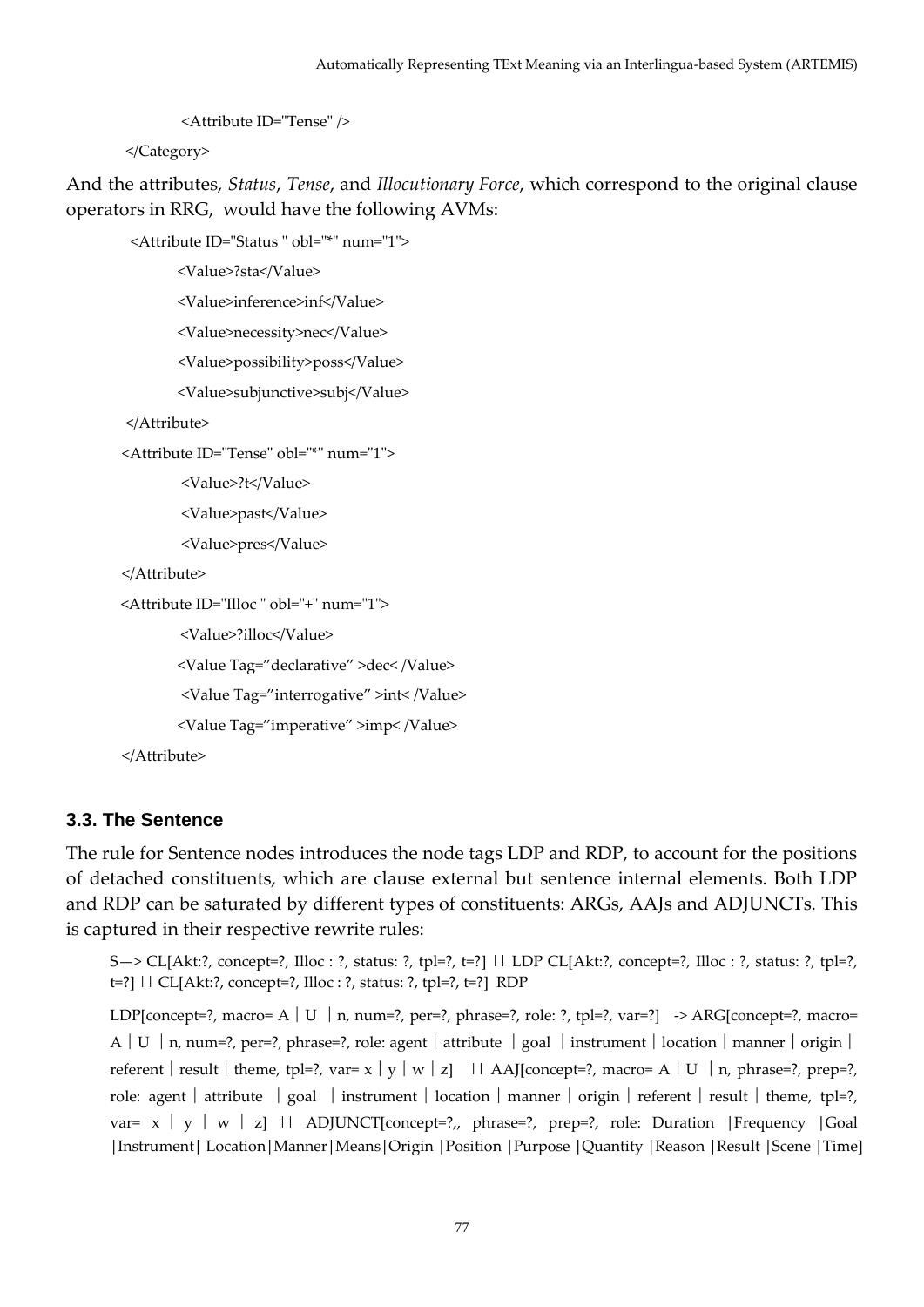RDP[concept=?, macro= A  $\vert$  U  $\vert$  n, num=?, per=?, phrase=?, role: ?, tpl=?, var=?] -> ARG[concept=?, macro= A  $\vert U \vert$ n, num=?, per=?, phrase=?, role: agent  $\vert$  attribute  $\vert$  goal  $\vert$  instrument  $\vert$  location  $\vert$  manner  $\vert$  origin  $\vert$ referent | result | theme, tpl=?, var=  $x \mid y \mid w \mid z$ ] || AAJ[concept=?, macro= A | U | n, phrase=?, prep=?, role: agent │ attribute │ goal │ instrument │ location │ manner │ origin │ referent │ result │ theme, tpl=?, var=  $x \mid y \mid w \mid z$ ] || ADJUNCT[concept=?,, phrase=?, prep=?, role: Duration |Frequency |Goal │Instrument│ Location│Manner│Means│Origin │Position │Purpose │Quantity │Reason │Result │Scene │Time]

The following figure shows the simplified constituent projection analysis obtained by these rules for the sentence *This toy bone, Marita has bought it for Bruno*:



FIGURE 7. CONSTITUENT PROJECTION OF A SENTENCE (a partial representation)

#### 4. CONCLUSIONS

One of the computational resources that form part of the research project FUNK Lab is ARTEMIS, which, unlike most trending research in natural language processing, uses linguistic theories, i.e RRG, and the LSC, and the LCM four-level constructional schemata. This tool has the capacity to provide a morphosyntactic representation of an input text which subsequently transforms into a CLS, a fully-fledged semantic representation. ARTEMIS is composed of a number of different modules, the GDE, the CLS constructor and the COREL-Scheme Builder. The focus of this paper is on the GDE, which stores the production rules that form part of what we can call computational grammar. Three types of rules are used: lexical and constructional, which are created automatically, and syntactic rules, which are manually constructed.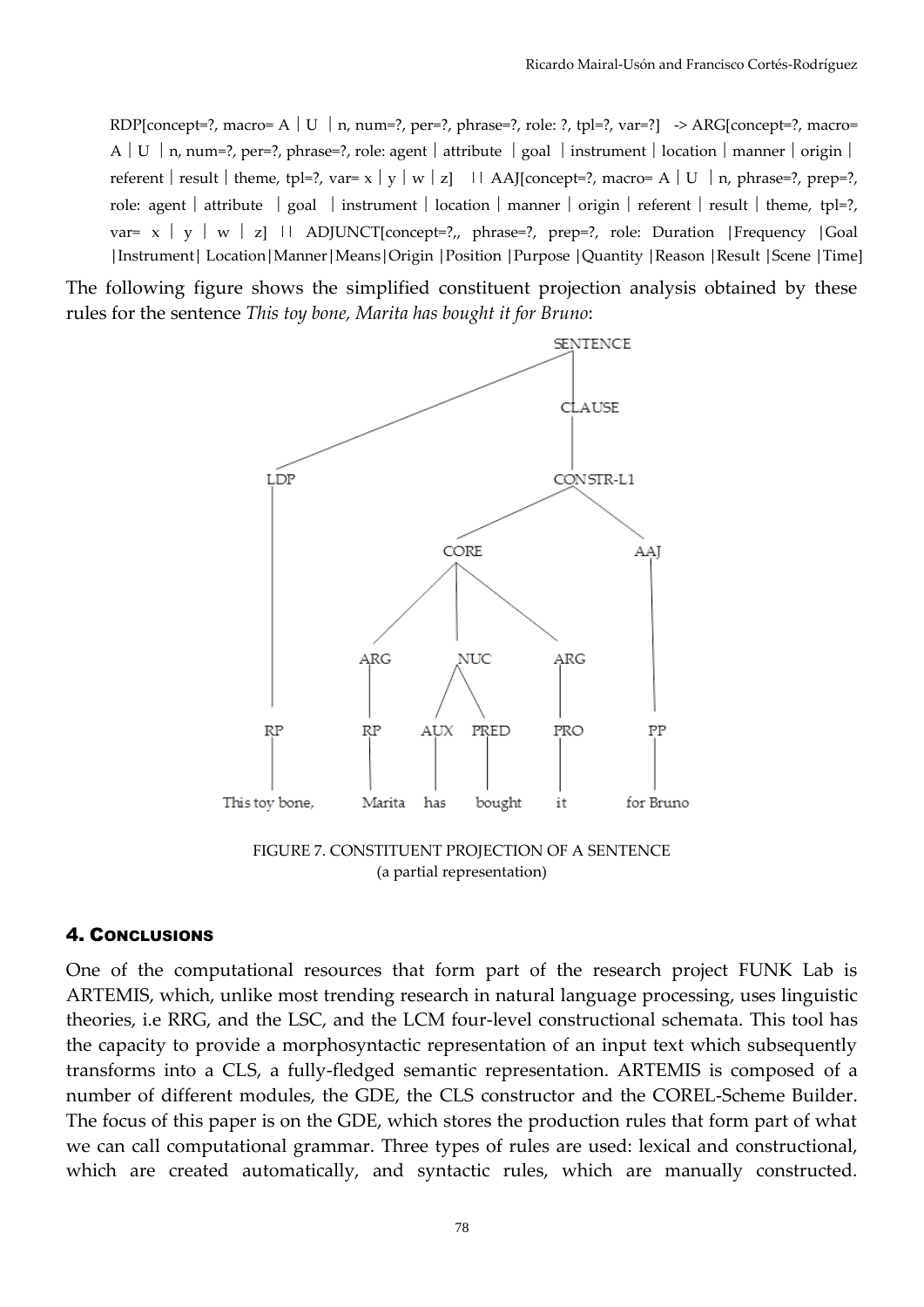Moreover, each grammatical unit is represented in terms of AVMs.

Within this framework, this paper discusses the format of the syntactic rules that account for the upper nodes of the LSC: the core (and the construction level-1 node associated to it), the clause and the sentences. In this process, we show that ARTEMIS, unlike the LSC, only uses one projection and operators are described in terms of AVMs. A number of important distinctions are discussed, i.e. the role of constructional schemata and their computational implementation by means of a new node, Level-1 Construction, that is part of the CORE.

The set of rules presented in this paper, together with those in Cortés-Rodríguez and Mairal-Usón (2016), provide an almost complete computational implementation of the LSC. There is, though, an issue which is still unresolved and this concerns the pervasive location of peripheral adjuncts. In closing, a further step is to evaluate this prototype within a simplified controlled language domain and observe the success rate when compared to other tools.

## ACKNOWLEDGEMENTS

Financial support for this research has been provided by the Spanish Ministry of Economy, Competitiveness and Science, grant FFI2014-53788-C3-1-P.

## **REFERENCES**

Boas, Hans C. 2005. "From theory to practice: Frame Semantics and the design of FrameNet" In *Semantik im Lexikom* , edited by Stefan Langer and Daniel Schnorbusch, 129-160. Tübingen: Narr.

Boas, Hans C., and Ivan Sag, eds. 2012. *Sign-Based Construction Grammar*. Stanford: CSLI.

Cortés-Rodríguez, Francisco J. 2016. "Towards the computational implementation of Role and Reference Grammar: Rules for the syntactic parsing of RRG Phrasal constituents" *Círculo de lingüística aplicada a la comunicación* 65, 76-108. [http://www.ucm.es/info/circulo/no65/cortes.pdf]. [https://doi.org/10.5209/rev\\_CLAC.2016.v65.51982](https://doi.org/10.5209/rev_CLAC.2016.v65.51982)

Cortés-Rodríguez, Francisco J., and Ricardo Mairal-Usón. 2016. "Building an RRG computational grammar" *Onomazein* (34), 86-117. DOI: 10.7764/onomazein.34.22 <https://doi.org/10.7764/onomazein.34.22>

Díaz Galán, Ana C., and M. Carmen Fumero Pérez. 2015. "Developing parsing rules within ARTEMIS: the case of DO auxiliary insertion" In *Understanding Meaning and Knowledge Representation: From Theoretical and Cognitive Linguistics to Natural Language Processing*, edited by Carlos Periñán-Pascual and Eva Mestre i Mestre, 283-302. Newcastle: Cambridge Scholars Press.

Diedrichsen, Elke. 2011. "The theoretical importance of constructional schemas in RRG" In *New Perspectives in Role and Reference Grammar*, edited by Wataru Nakamura, 168-197. Newcastle upon Tyne: Cambridge Scholars Publishing.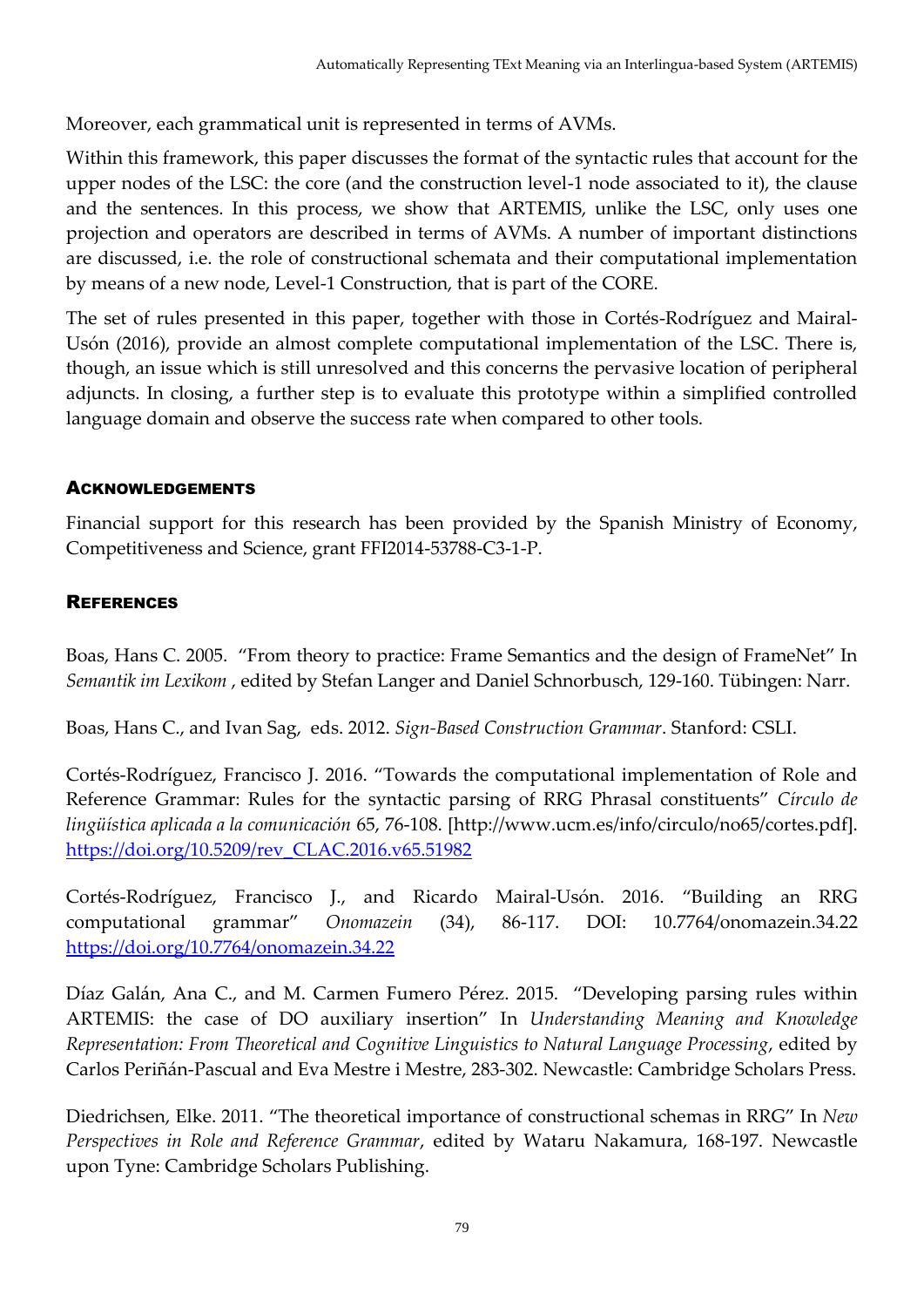Diedrichsen, Elke. 2014: "A Role and Reference Grammar Parser for German" In *Language Processing and Grammars* , edited by Brian Nolan and Carlos Periñán-Pascual*,* 105-142. Amsterdam/Philadelphia: John Benjamins.

Foley, William A., and Robert D. Jr. Van Valin. 1984. *Functional Syntax and Universal Grammar*. Cambridge: Cambridge University Press.

Fumero Pérez, M. Carmen, and Ana C. Díaz Galán. 2017. "ARTEMIS: State of the Art and Future Horizons". *Revista de Lenguas para Fines Específicos 23/1* (2017)*. In press.*

Goldberg, Adele E. 1995. *Constructions: A Construction Grammar approach to argument structure*. Chicago: University of Chicago Press.

Goldberg, Adele E. 2006. *Constructions at Work. The Nature of Generalization in Language*. Oxford: Oxford University Press.

Guest, Elisabeth. 2009. "Parsing using the Role and Reference Grammar paradigm". [http://eprints.leedsbeckett.ac.uk/778/6/Parsing%20Using%20the%20Role%20and%20Reference %20Grammar%20Paradigm.pdf, accessed 19 February 2016].

Mairal-Usón, Ricardo. 2015. "Constructional Meaning representation within a knowledge engineering framework" *Review of Cognitive Linguistics* 13:1 (2015), 1-27. <https://doi.org/10.1075/rcl.13.1.01mai>

Mairal-Usón, Ricardo. 2017. "A computational implementation of idiomatic and non-idiomatic constructions" *Signos* 50 (94), 241-264.<https://doi.org/10.4067/S0718-09342017000200241>

Mairal-Usón, Ricardo, and Pamela Faber. 2002. "Functional Grammar and Lexical Templates". In *New perspectives on predicate argument structure in Functional Grammar,* edited by R. Mairal-Usón and M.J. Pérez Quintero, 41-98. Berlin and New York: Mouton de Gruyter.

Mairal-Usón, Ricardo, and Pamela Faber. 2007. "Lexical templates within a functional cognitive theory of meaning". *Annual Review of Cognitive Linguistics* (5), 137-172. Amsterdam: John Benjamins.

Mairal-Usón, Ricardo, and Pamela Faber. 2017. "A conceptually-oriented approach to semantic composition in RRG". In *The Cambridge Handbook of Role and Reference Grammar*, edited by Robert D. Van Valin Jr. Cambridge: Cambridge University Press.

Mairal-Usón, Ricardo, and Carlos Periñán-Pascual. 2016. "Representing Constructional Schemata in FunGramKB Grammaticon" In *Exploring the Syntax-Semantics Interface*, edited by Jens Fleischhauer, Anja. Latrouite and Rainer Osswald, 77-108*.* Language and Cognition Series, Volume 3*.* Düsseldorf: Düsseldorf University Press.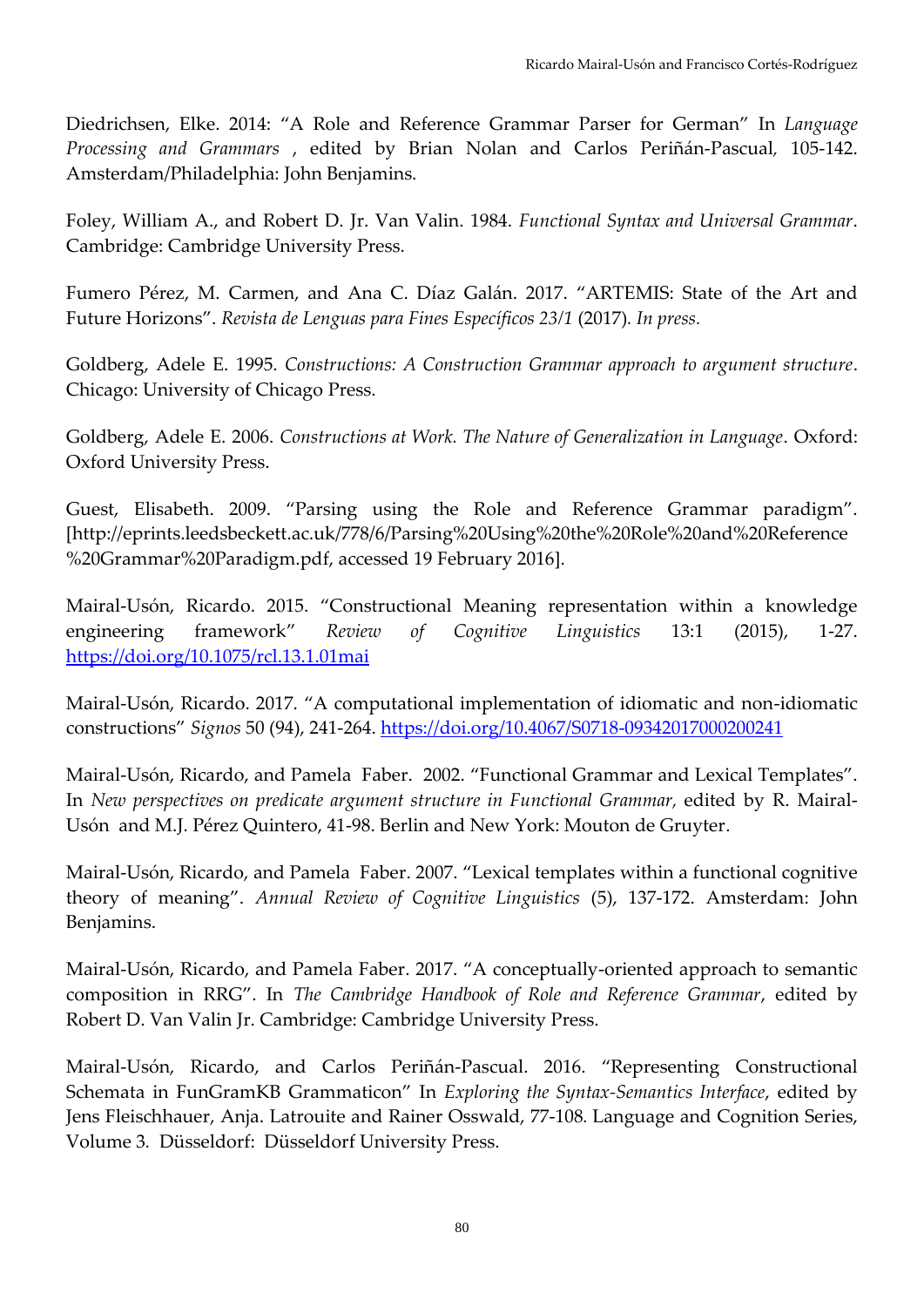Mairal-Usón, Ricardo, Carlos Periñán-Pascual, and María Beatriz Pérez Cabello de Alba. 2012. "La representación léxica. Hacia un enfoque ontológico". In *El Funcionalismo en la Teoría Lingüística*. *La Gramática del Papel y la Referencia. Introducción, Avances y Aplicaciones*, edited by Ricardo Mairal-Usón, Lilián Guerrero, and Carlos González, 85-102. Akal: Madrid.

Mairal-Usón, Ricardo, and Francisco J. Ruiz de Mendoza. 2009. "Levels of description and explanation in meaning construction" In *Deconstructing Constructions,* edited by Christopher Butler and J. Martín Arista, 53-98. Amsterdam: John Benjamins. <https://doi.org/10.1075/slcs.107.08lev>

Martín Díaz, M. Auxiliadora. 2017. "An Account of English YES/NO Interrogative Sentences within ARTEMIS". *Revista de Lenguas para Fines Específicos 23/1* (2017)*. In press.*

Nolan, Brian, and Carlos Periñán-Pascual, eds. 2014. *Language processing and grammars*. Amsterdam: John Benjamins

Nolan, Brian, and Yasser Salem. 2011. "UniArab;: RRG Arabic-to-English machine translation" In *New Perspectives in Role and Reference Grammar,* edited by Wataru Nakamura, 312-346. Newcastle upon Tyne: Cambridge Scholars.

Pavey, Emma. 2010. *The Structure of Language. An Introduction to Grammatical Analysis.* Cambridge: Cambridge University Press. <https://doi.org/10.1017/CBO9780511777929>

Periñán-Pascual, Carlos. 2013. "Towards a model of constructional meaning for natural language understanding" In *Linking Constructions into Functional Linguistics: The Role of Constructions in a Functional Grammar*, edited by Brian Nolan and Elke Diedrichsen, 205-230. Amsterdam: John Benjamins.

Periñán-Pascual, Carlos, and Francisco Arcas Túnez. 2014. "The implementation of the FunGramKB CLS Constructor in ARTEMIS" In *Language Processing and Grammars,* edited by Carlos Periñán-Pascual and Brian Nolan, 165-196. Amsterdam: John Benjamins.

Periñán-Pascual, Carlos, and Ricardo Mairal-Usón. 2009. "Bringing Role and Reference Grammar to natural language understanding". *Procesamiento del Lenguaje Natural* 43, 265-273.

Ruiz de Mendoza, Francisco José, and Alicia Galera. 2014. *Cognitive modeling. A linguistic perspective.* Amsterdam: John Benjamins.

Ruiz de Mendoza, Francisco José, and Ricardo Mairal-Usón. 2008. "Levels of description and constraining factors in meaning construction: an introduction to the Lexical Constructional Model". *Folia Linguistica* 42 (2), 355-400.

Ruiz de Mendoza, Francisco José, and Ricardo Mairal-Usón**.** 2011. "Constraints on syntactic alternation: lexical-constructional subsumption in the Lexical-Constructional Model". In P.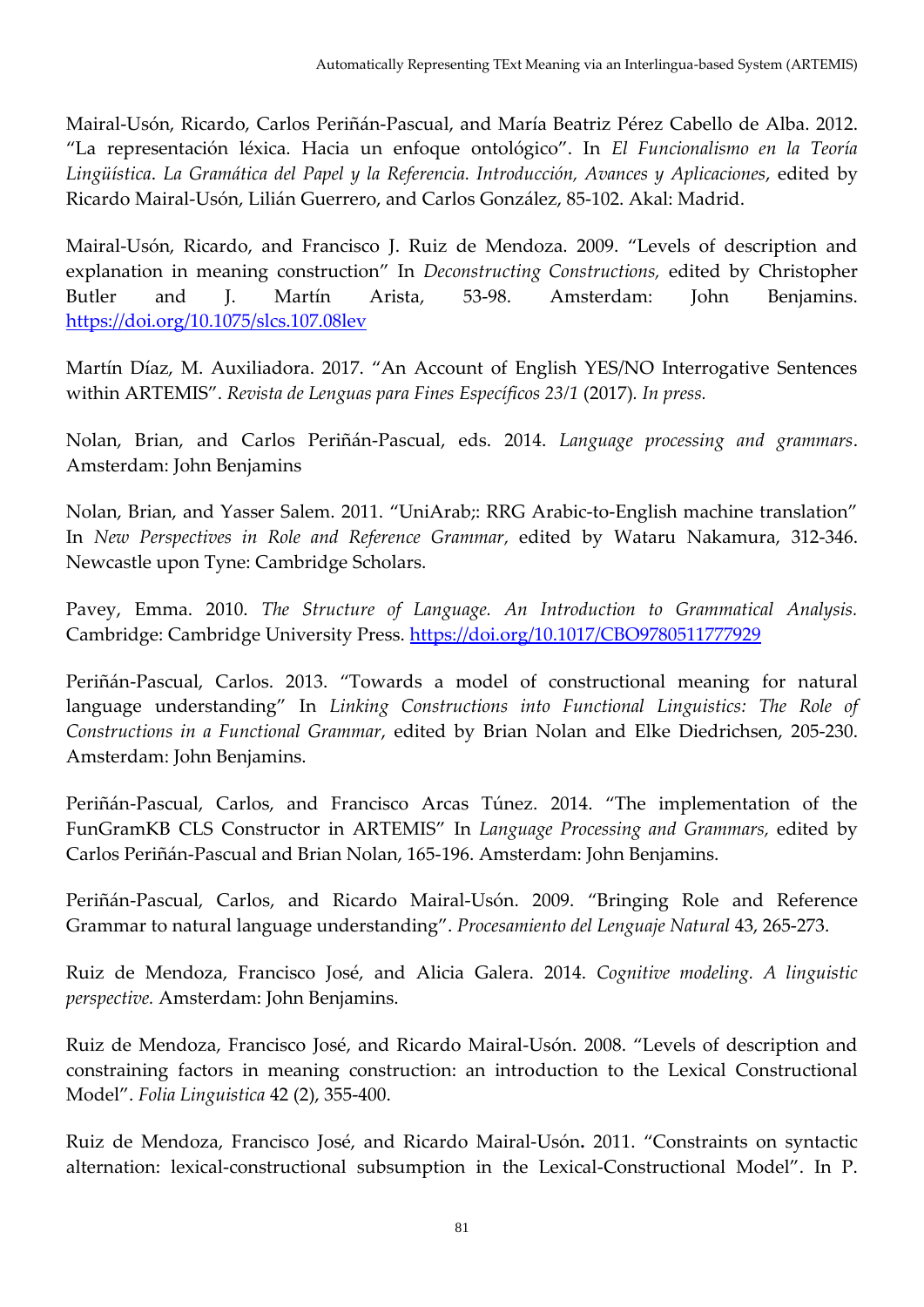Guerrero (ed.) *Morphosyntactic Alternations in English. Functional and Cognitive Perspectives*. Equinox; 62-82.

Salem, Yasser, A. Hensman, and Brian Nolan. 2008. "Towards Arabic to English machine translation." *ITB Journal* 17, 20–31.

Sag, Ivan. A., Thomas Wasow, and Emily. M. Bender. 2003. *Syntactic Theory: Formal Introduction*. Stanford: CSLI Publications.

Van Valin, Robert D. Jr. 2005. *Exploring the Syntax-Semantics Interface*. Cambridge: Cambridge University Press. <https://doi.org/10.1017/CBO9780511610578>

Van Valin, Robert D. Jr. 2008. "RPs and the nature of lexical and syntactic categories in Role an Reference Grammar". In *Investigations of the Syntax-Semantics-Pragmatics Interface,* edited by Robert D.Jr. Van Valin, 161-178*.* Amsterdam/Philadelphia: John Benjamins. <https://doi.org/10.1075/slcs.105.14van>

Van Valin, Robert D. Jr., and Randy LaPolla. 1997. *Syntax: Structure, Meaning and Function*, Cambridge: Cambridge University Press. <https://doi.org/10.1017/CBO9781139166799>

Van Valin, Robert D. Jr., and Ricardo Mairal-Usón. 2014. "Interfacing the Lexicon and an Ontology in a Linking Algorithm" In *Theory and Practice in Functional-Cognitive Space,* edited by María Ángeles Gómez, Francisco Ruiz de Mendoza and Francisco Gonzálvez-García, 205-228. Amsterdam: John Benjamins, pp. 205-228.

Van Valin, Robert D. Jr., and D. Wilkins. 1993. "Predicting syntax from semantics". In *Advances in Role and Reference Grammar,* edited by R. D. Jr. Van Valin, 499–534*.* Amsterdam: John Benjamins.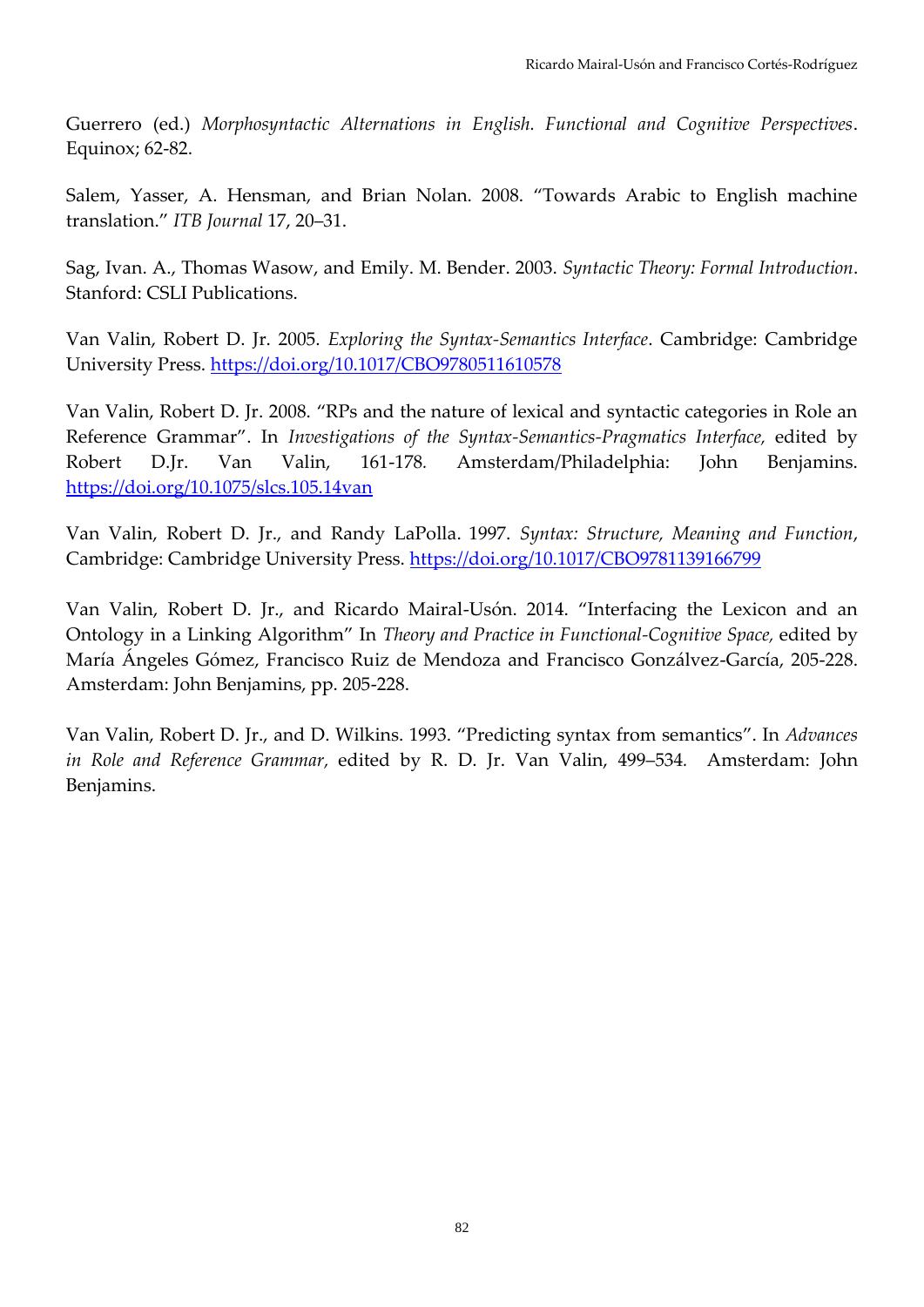## APPENDIX 1: LIST OF ABBREVIATIONS

| AAJ          | Argument-adjunct                       |
|--------------|----------------------------------------|
| <b>ADV</b>   | Adverb                                 |
| ADJ          | Adjunct                                |
| APAR         | Auxiliary (participle)                 |
| <b>ARG</b>   | Argument                               |
| <b>AUX</b>   | Auxiliary verb                         |
| AVM          | Attribute-Value Matrix                 |
| CL           | Clause                                 |
| <b>CLS</b>   | Conceptual Logical Structure           |
|              | <b>CONSTR-L1 Level 1 Construction</b>  |
| <b>GDE</b>   | <b>Grammar Development Environment</b> |
| <b>LCM</b>   | <b>Lexical Constructional Model</b>    |
| <b>LDP</b>   | Left detached Position                 |
| <b>LSC</b>   | Layered Structure of the Clause        |
| <b>MODD</b>  | Modal verb (deontic)                   |
| <b>MODST</b> | Modal verb (epistemic)                 |
| N            | Noun                                   |
| <b>NUC</b>   | <b>Nucleus</b>                         |
| NUC-S        | Secondary Nucleus                      |
| XP           | Phrase                                 |
| <b>PER</b>   | Periphery                              |
| PoCS         | Post-Core Slot                         |
| POS          | Part of speech                         |
| PP           | Prepositional Phrase                   |
| PrCS         | PreCore Slot                           |
| PreC-L1      | Pre L1 Construction Slot               |
| <b>PRED</b>  | Predicate                              |
| <b>RDP</b>   | <b>Right Detached Position</b>         |
| RP           | <b>Referential Phrase</b>              |
| <b>RRG</b>   | Role and Reference Grammar             |
| S            | Sentence                               |
| <b>VING</b>  | Verb (gerund form)                     |
| <b>VPAR</b>  | Verb (participle)                      |
|              |                                        |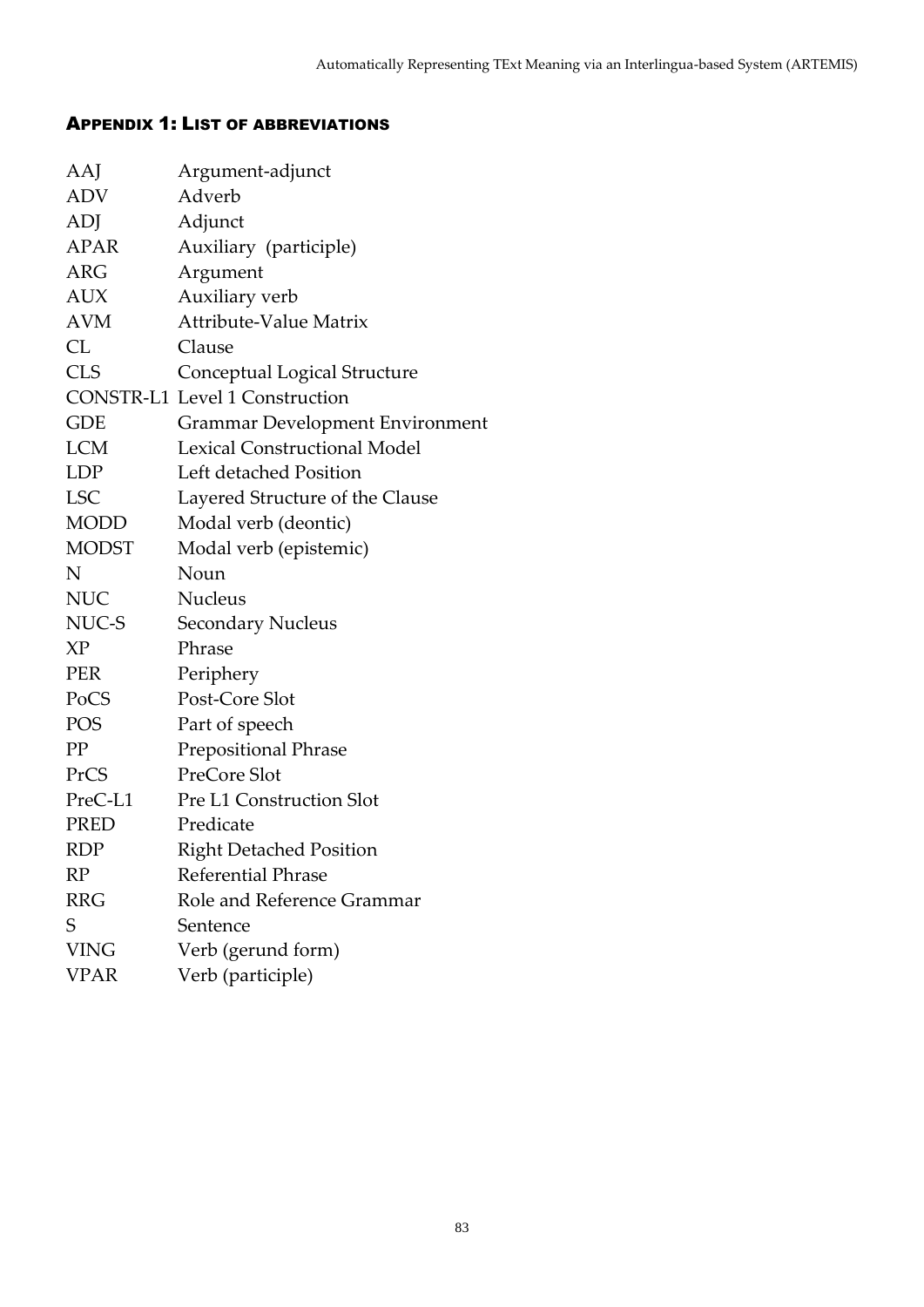#### APPENDIX 2: SYNTACTIC RULES

CORE

CORE [concept=?, illoc=?, mod=?, neg=?, num=?, per=?, recip=?, reflex=?, sta: ?, tpl=?, t=?] -> ARG[concept=?, macro= a│u │n, num=?, per=?, phrase=?, role: agent│attribute │goal │instrument│location│manner│ origin  $\vert$  referent  $\vert$  result  $\vert$  theme, tpl=?, var= x  $\vert v \vert w \vert z \vert$  NUC[asp: ?, concept: ?, illoc:?, mod: ?, num:?, per:?, recip:?, reflex:?, sta: ?, tpl:?, t: ?] || ARG[concept=?, macro= A | U | n, num=?, per=?, phrase=?, role: agent  $|$  attribute  $|$  goal  $|$  instrument  $|$  location  $|$  manner  $|$  origin  $|$  referent  $|$  result  $|$  theme, tpl=?, var= x  $|$  $y \mid w \mid z$ ] NUC[asp: ?, concept: ?, illoc:?, mod: ?, num:?, per:?, recip:?, reflex:?, sta: ?, tpl:?, t: ?] ARG[concept=?, macro= A  $\vert$  U  $\vert$  n, num=?, per=?, phrase=?, role: agent  $\vert$  attribute  $\vert$  goal  $\vert$  instrument  $\vert$ location  $\vert$  manner  $\vert$  origin  $\vert$  referent  $\vert$  result  $\vert$  theme, tpl=?, var= x  $\vert$  y  $\vert$  w  $\vert$  z]  $\vert$  H ARG[concept=?, macro= A ︱U ︱n, num=?, per=?, phrase=?, role: agent︱attribute ︱goal ︱instrument︱location︱manner︱origin︱ referent  $\vert$  result  $\vert$  theme, tpl=?, var= x  $\vert$  y  $\vert$  w  $\vert$  z $\vert$  NUC[asp: ?, concept: ?, illoc:?, mod: ?, num:?, per:?, recip:?, reflex:?, sta: ?, tpl:?, t: ?] ARG[concept=?, macro= A  $\vert$  U  $\vert$  n, num=?, per=?, phrase=?, role: agent  $\vert$  attribute  $\vert$ goal │ instrument │ location │ manner │ origin │ referent │ result │ theme, tpl=?, var=  $x$  │  $y$  │  $w$  │  $z$ ] ARG[concept=?, macro= A  $\vert$  U  $\vert$  n, num=?, per=?, phrase=?, role: agent  $\vert$  attribute  $\vert$  goal  $\vert$  instrument  $\vert$ location  $\vert$  manner  $\vert$  origin  $\vert$  referent  $\vert$  result  $\vert$  theme, tpl=?, var= x  $\vert$  y  $\vert$  w  $\vert$  z]

#### L1 CONSTRUCTION

CONSTR-L1[Akt=?, concept=?, illoc=?, mod=?, neg=?, sta: ?, tpl=?, t=?, weight=  $0 \mid 1 \mid 2 \mid 3 \mid 4 \mid 5 \mid 6 \mid$  -> CORE[concept=?, illoc=?, mod=?, neg=?, num=?, per=?, recip=?, reflex=?, sta: ?, tpl=?, t=?] || CORE[concept=?, illoc=?, mod=?, neg=?, num=?, per=?, recip=?, reflex=?, sta: ?, tpl=?, t=?] AAJ[concept=?, macro= A  $|U|n$ , phrase=?, prep=?, role: agent │ attribute │ goal │ instrument │ location │ manner │ origin │ referent │ result | theme, tpl=?, var= x | y | w | z] || CORE[concept=?, illoc=?, mod=?, neg=?, num=?, per=?, recip=?, reflex=?, sta: ?, tpl=?, t=?] NUC-S [concept=?, macro= A  $|U|$  n, phrase=?, prep=?, role: agent  $|$  attribute  $|$  goal  $|$ instrument  $\vert$  location  $\vert$  manner  $\vert$  origin  $\vert$  referent  $\vert$  result  $\vert$  theme, tpl=?, var= x  $\vert$  y  $\vert$  w  $\vert$  z $\vert$   $\vert$  l  $\vert$  CONSTR-L1[Akt=?, concept=?, illoc=?, mod=?, neg=?, sta: ?, tpl=?, t=?, weight=  $0 \mid 1 \mid 2 \mid 3 \mid 4 \mid 5 \mid 6 \mid$ AAJ[concept=?, macro= A  $\vert U \vert$  n, phrase=?, prep=?, role: agent  $\vert$  attribute  $\vert$  goal  $\vert$  instrument  $\vert$  location  $\vert$ manner | origin | referent | result | theme, tpl=?, var=  $x \mid y \mid w \mid z$ ] || CONSTR-L1[Akt=?, concept=?, illoc=?, mod=?, neg=?, sta: ?, tpl=?, t=?, weight=  $0 \mid 1 \mid 2 \mid 3 \mid 4 \mid 5 \mid 6 \mid NUC-S[concept=?$ , macro= A  $|U \mid n$ , phrase=?, prep=?, role: agent│attribute │goal │instrument│location│manner│origin│referent│result | theme, tpl=?, var= x | y | w | z] || CONSTR-L1[Akt=?, concept=?, illoc=?, mod=?, neg=?, tpl=?, t=?, weight=  $0 \mid 1 \mid 2 \mid 3 \mid 4 \mid 5 \mid 6$  ] AAJ[concept=?, macro= A  $\mid U \mid n$ , phrase=?, prep=?, role= agent  $\mid$  attribute  $\mid$  goal │ instrument │ location │ manner │ origin │ referent │ result │ theme, tpl=?, var= w] NUC-S [concept=?, macro= A│U │n, phrase=?, prep=?, role= agent │ attribute │ goal │ instrument │ location │ manner │ origin │ referent │ result │ theme, tpl=?, var= v]

#### **CLAUSE**

CL [Akt:?, concept=?, Illoc : ?, status: ?, tpl=?, t=?] -> CONSTR-L1[Akt=?, concept=?, illoc=?, mod=?, neg=?, sta: ?, tpl=?, t=?, weight= 0 | 1 | 2 | 3 | 4 | 5 | 6 ] || PreC-L1 CONSTR-L1[Akt=?, concept=?, illoc=?, mod=?, neg=?, sta: ?, tpl=?, t=?, weight=  $0 \mid 1 \mid 2 \mid 3 \mid 4 \mid 5 \mid 6$ ].

PreC-L1[concept=?, macro= A  $\vert$  U  $\vert$  n, num=?, per=?, phrase=?, role: ?, tpl=?, var=? $\vert$  -> ARG[concept=?, macro= A  $\vert$  U  $\vert$  n, num=?, per=?, phrase=?, role: agent  $\vert$  attribute  $\vert$  goal  $\vert$  instrument  $\vert$  location  $\vert$  manner  $\vert$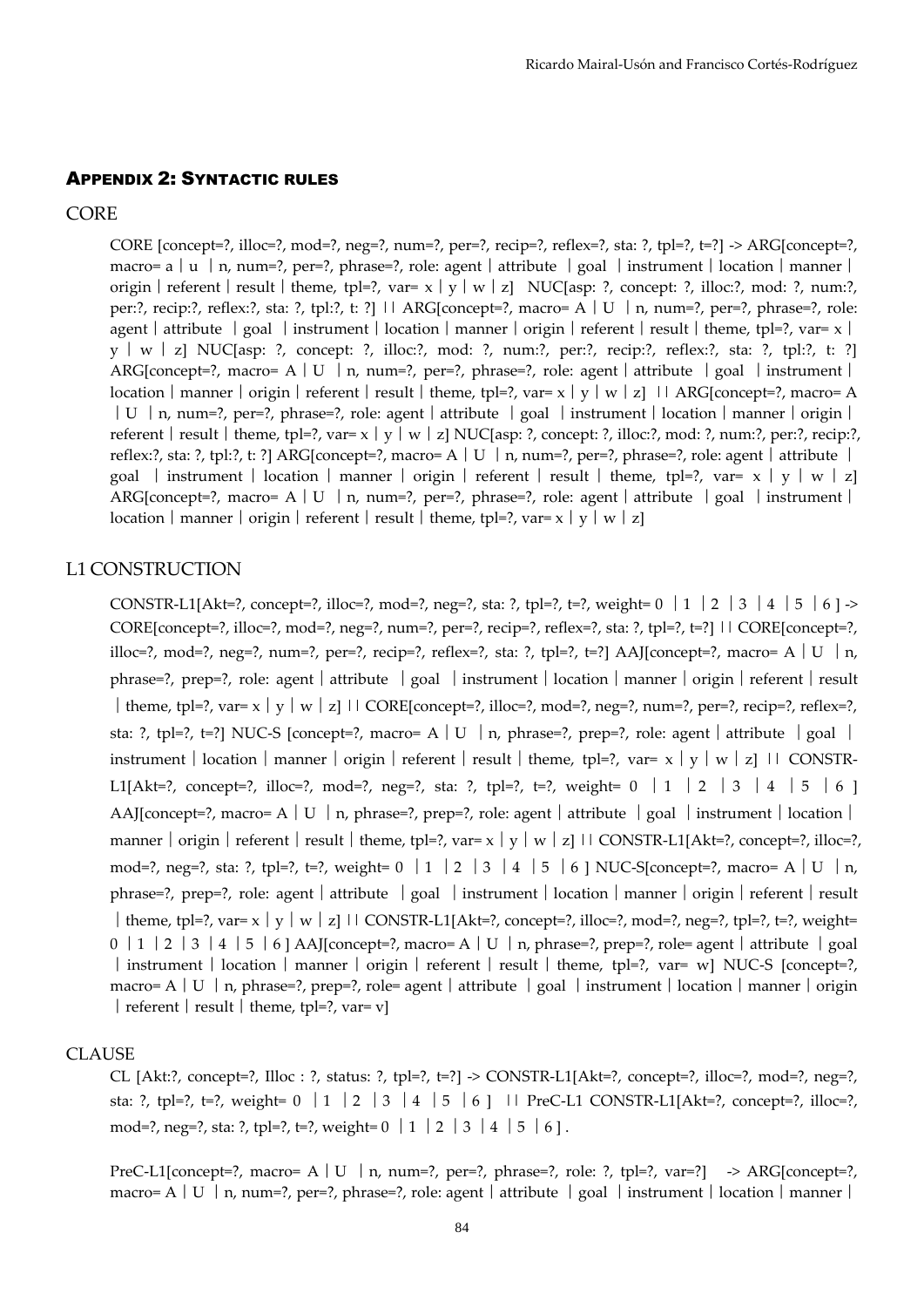origin  $\vert$  referent  $\vert$  result  $\vert$  theme, tpl=?, var= x  $\vert$  y  $\vert$  w  $\vert$  z $\vert$   $\vert$  AAJ[concept=?, macro= A  $\vert$  U  $\vert$  n, phrase=?, prep=?, role: agent│attribute │goal │instrument│location│manner│origin│referent│result│theme, tpl=?, var= x︱y︱w︱z] || ADJUNCT[concept=?,, phrase=?, prep=?, role: Duration │Frequency │Goal │ Instrument│ Location│Manner│Means│Origin │Position │Purpose │Quantity │Reason │Result │ Scene │Time]

#### **SENTENCE**

S-> CL[Akt:?, concept=?, Illoc : ?, status: ?, tpl=?, t=?] || LDP CL[Akt:?, concept=?, Illoc : ?, status: ?, tpl=?, t=?] || CL[Akt:?, concept=?, Illoc : ?, status: ?, tpl=?, t=?] RDP

LDP[concept=?, macro= A  $|U|$  n, num=?, per=?, phrase=?, role: ?, tpl=?, var=?] -> ARG[concept=?, macro= A  $\vert U \vert$ n, num=?, per=?, phrase=?, role: agent  $\vert$  attribute  $\vert$  goal  $\vert$  instrument  $\vert$  location  $\vert$  manner  $\vert$  origin  $\vert$ referent  $\vert$  result  $\vert$  theme, tpl=?, var= x  $\vert v \vert w \vert z$   $\vert$   $\vert$  AAI[concept=?, macro= A  $\vert$  U  $\vert$  n, phrase=?, prep=?, role: agent │ attribute │ goal │ instrument │ location │ manner │ origin │ referent │ result │ theme, tpl=?, var=  $x \mid y \mid w \mid z$ ] || ADJUNCT[concept=?,, phrase=?, prep=?, role: Duration |Frequency |Goal │Instrument│ Location│Manner│Means│Origin │Position │Purpose │Quantity │Reason │Result │Scene │Time]

RDP[concept=?, macro= A  $\vert$  U  $\vert$  n, num=?, per=?, phrase=?, role: ?, tpl=?, var=?] -> ARG[concept=?, macro= A│U │n, num=?, per=?, phrase=?, role: agent │ attribute │ goal │ instrument │ location │ manner │ origin │ referent  $\vert$  result  $\vert$  theme, tpl=?, var= x  $\vert v \vert w \vert z$   $\vert$   $\vert$  AAJ[concept=?, macro= A  $\vert$  U  $\vert$  n, phrase=?, prep=?, role: agent │ attribute │ goal │ instrument │ location │ manner │ origin │ referent │ result │ theme, tpl=?, var=  $x \mid y \mid w \mid z$ ] || ADJUNCT[concept=?,, phrase=?, prep=?, role: Duration |Frequency |Goal │Instrument│ Location│Manner│Means│Origin │Position │Purpose │Quantity │Reason │Result │Scene │Time]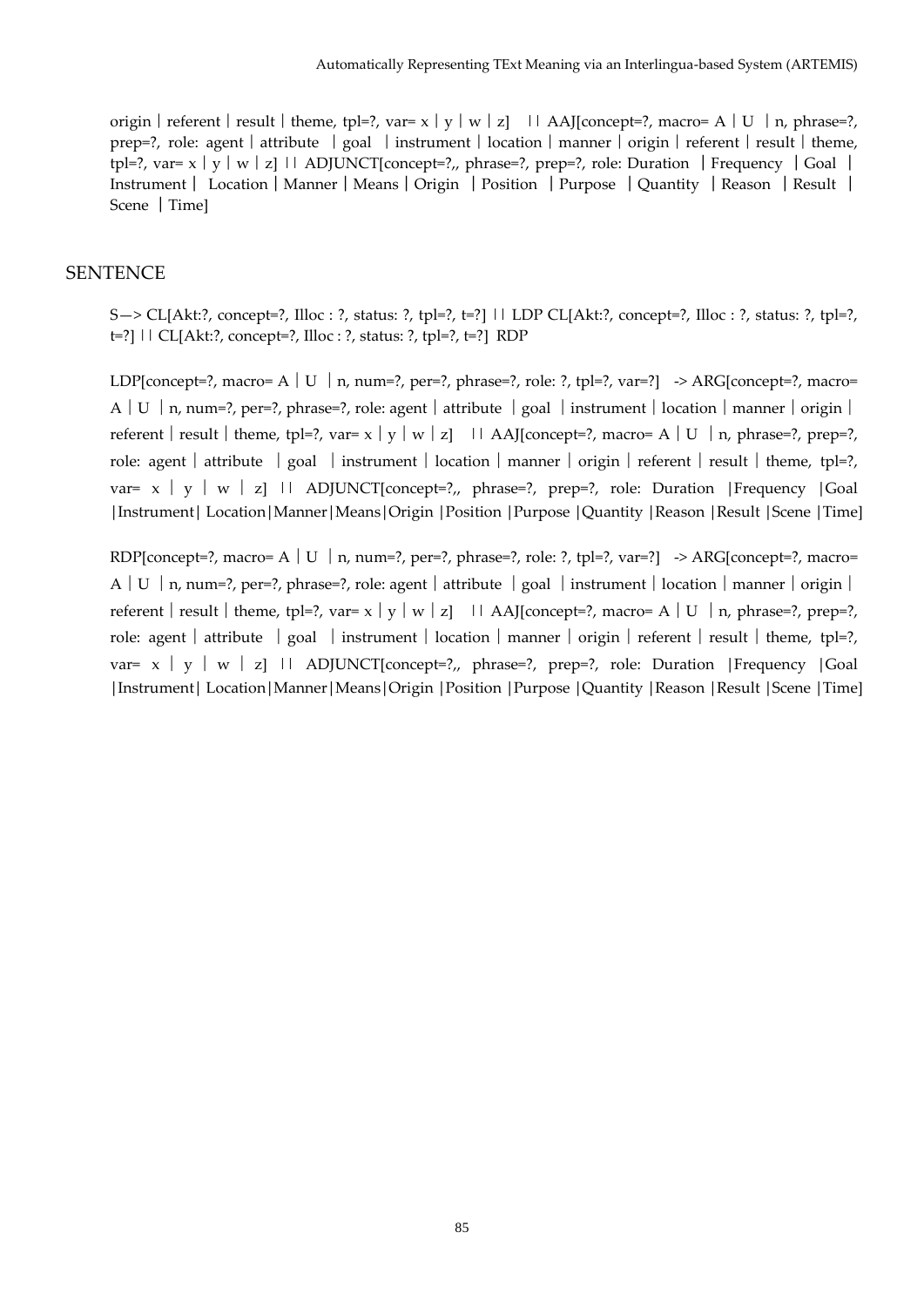#### APPENDIX 3: ATTRIBUTE VALUE MATRICES

```
CATEGORIES
      <Category Type="CORE">
             <Attribute ID="Concept" />
             <Attribute ID="Illoc" />
             <Attribute ID="Mod" />
             <Attribute ID="Neg" />
             <Attribute ID="Num"/>
             <Attribute ID="Per"/>
             <Attribute ID="Recip" />
             <Attribute ID="Reflex" />
             <Attribute ID="Sta" />
             <Attribute ID="Template"/>
             <Attribute ID="Tense" /> 
       </Category>
      <Category Type="CONSTR-L1">
             <Attribute ID="Akt" />
             <Attribute ID="Concept" />
             <Attribute ID="Illoc" />
             <Attribute ID="Mod" />
             <Attribute ID="Neg" />
             <Attribute ID="Sta" />
             <Attribute ID="Template" />
             <Attribute ID="Tense" />
             <Attribute ID="Weight" />
        </Category>
      <Category Type="CL">
            <Attribute ID="Akt"/>
            <Attribute ID="Concept"/>
            <Attribute ID="Illoc" />
            <Attribute ID="Sta" />
            <Attribute ID="Template" />
            <Attribute ID="Tense" />
        </Category>
       <Category Type="ARG">
               <Attribute ID="Concept"/>
              <Attribute ID="Macro"/>
              <Attribute ID="Num"/>
              <Attribute ID="Per"/>
              <Attribute ID="Phrase"/>
              <Attribute ID="Prep" />
              <Attribute ID="Role"/>
              <Attribute ID="Template" />
              <Attribute ID="Var"/>
       </Category>
```